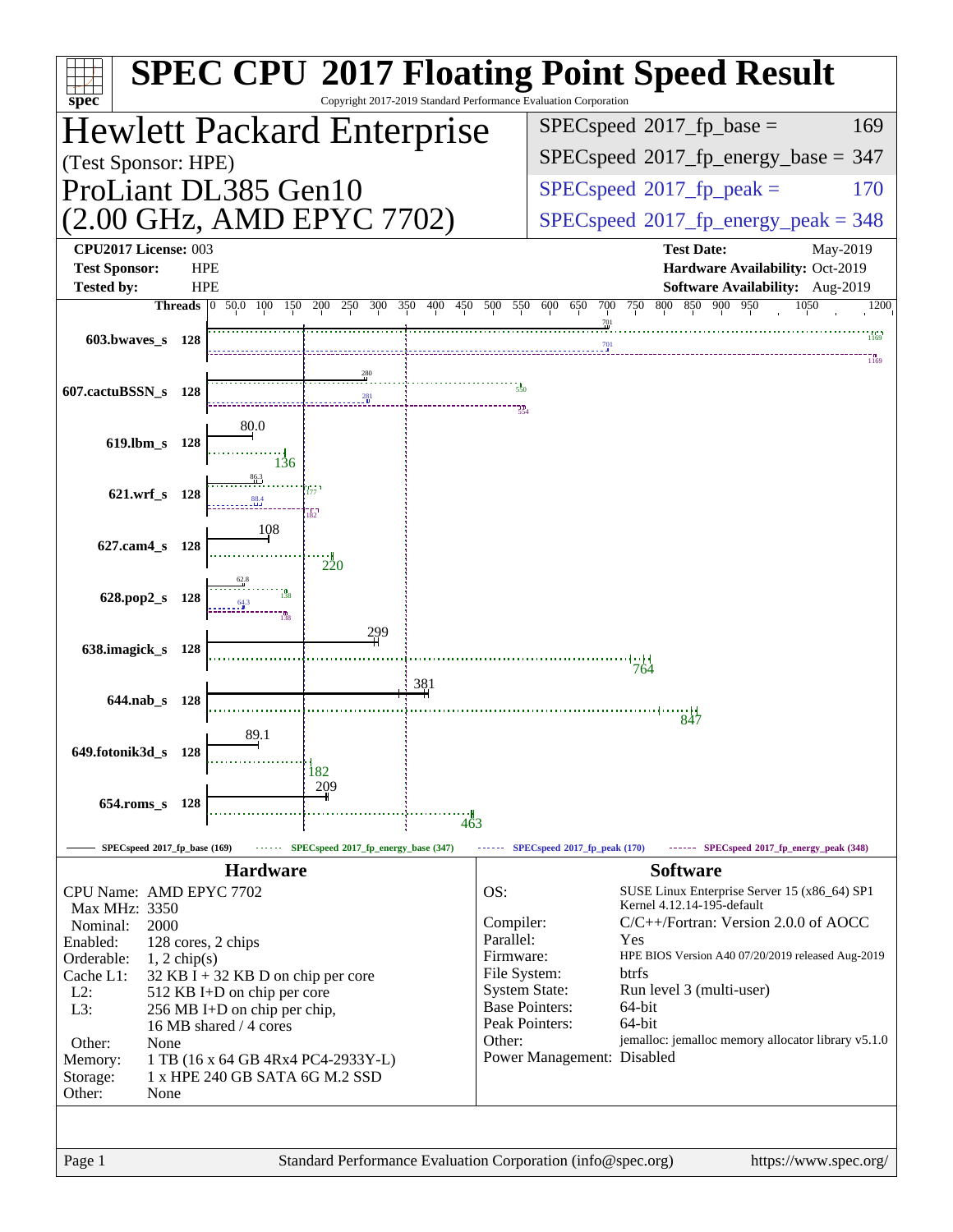| <b>SPEC CPU®2017 Floating Point Speed Result</b>                                                              |                                                                                                                                                                                                     |                          |             |                       |                 |                         |                                                                                                          |                |                    |                                                                                                   |                        |                  |                                                     |                                                            |             |                       |                        |                                                                    |                                                  |
|---------------------------------------------------------------------------------------------------------------|-----------------------------------------------------------------------------------------------------------------------------------------------------------------------------------------------------|--------------------------|-------------|-----------------------|-----------------|-------------------------|----------------------------------------------------------------------------------------------------------|----------------|--------------------|---------------------------------------------------------------------------------------------------|------------------------|------------------|-----------------------------------------------------|------------------------------------------------------------|-------------|-----------------------|------------------------|--------------------------------------------------------------------|--------------------------------------------------|
| Copyright 2017-2019 Standard Performance Evaluation Corporation<br>spec®<br><b>Hewlett Packard Enterprise</b> |                                                                                                                                                                                                     |                          |             |                       |                 |                         |                                                                                                          |                |                    |                                                                                                   |                        |                  |                                                     |                                                            |             | 169                   |                        |                                                                    |                                                  |
|                                                                                                               |                                                                                                                                                                                                     |                          |             |                       |                 |                         |                                                                                                          |                |                    | $SPEC speed^{\circ}2017$ fp base =<br>$SPEC speed^{\circ}2017\_fp\_energy\_base = 347$            |                        |                  |                                                     |                                                            |             |                       |                        |                                                                    |                                                  |
| (Test Sponsor: HPE)                                                                                           |                                                                                                                                                                                                     |                          |             |                       |                 |                         |                                                                                                          |                |                    |                                                                                                   |                        |                  |                                                     |                                                            |             |                       |                        |                                                                    |                                                  |
| ProLiant DL385 Gen10                                                                                          |                                                                                                                                                                                                     |                          |             |                       |                 |                         |                                                                                                          |                |                    |                                                                                                   |                        |                  | $SPEC speed^{\circ}2017$ _fp_peak =                 |                                                            |             |                       |                        |                                                                    | 170                                              |
| (2.00 GHz, AMD EPYC 7702)                                                                                     |                                                                                                                                                                                                     |                          |             |                       |                 |                         |                                                                                                          |                |                    |                                                                                                   |                        |                  | $SPEC speed$ <sup>®</sup> 2017_fp_energy_peak = 348 |                                                            |             |                       |                        |                                                                    |                                                  |
| CPU2017 License: 003                                                                                          |                                                                                                                                                                                                     |                          |             |                       |                 |                         |                                                                                                          |                |                    |                                                                                                   |                        |                  |                                                     | <b>Test Date:</b>                                          |             |                       |                        | May-2019                                                           |                                                  |
| <b>Test Sponsor:</b><br><b>Tested by:</b>                                                                     |                                                                                                                                                                                                     | <b>HPE</b><br><b>HPE</b> |             |                       |                 |                         |                                                                                                          |                |                    |                                                                                                   |                        |                  |                                                     |                                                            |             |                       |                        | Hardware Availability: Oct-2019<br>Software Availability: Aug-2019 |                                                  |
|                                                                                                               |                                                                                                                                                                                                     |                          |             |                       |                 |                         |                                                                                                          |                |                    |                                                                                                   |                        |                  |                                                     |                                                            |             |                       |                        |                                                                    |                                                  |
| Provisioning:                                                                                                 | <b>Power</b><br>715.0<br>Max. Power (W):<br>204.2<br>Idle Power (W):<br>Min. Temperature (C): 23.81<br>Elevation (m):<br>132<br>Line Standard:<br>208 V / 60 Hz / 1 phase / 2 wires<br>Line-powered |                          |             |                       |                 |                         |                                                                                                          |                |                    |                                                                                                   |                        |                  |                                                     |                                                            |             |                       |                        |                                                                    |                                                  |
|                                                                                                               |                                                                                                                                                                                                     |                          |             | <b>Power Settings</b> |                 |                         |                                                                                                          |                |                    |                                                                                                   |                        |                  | <b>Power-Relevant Hardware</b>                      |                                                            |             |                       |                        |                                                                    |                                                  |
| Management FW: Version 1.43 of iLO5 released May 23 2019<br>Memory Mode:                                      |                                                                                                                                                                                                     | Normal                   |             |                       |                 |                         |                                                                                                          |                |                    | Power Supply:<br>Details:                                                                         |                        |                  |                                                     | 1 x 800 W (non-redundant)<br>Power Supply Kit (865438-B21) |             |                       |                        |                                                                    | HPE 800W Flex Slot Titanium Hot Plug Low Halogen |
|                                                                                                               |                                                                                                                                                                                                     |                          |             |                       |                 |                         |                                                                                                          |                |                    | Backplane:                                                                                        |                        |                  |                                                     | None<br><b>Embedded SATA Controller</b>                    |             |                       |                        |                                                                    |                                                  |
|                                                                                                               |                                                                                                                                                                                                     |                          |             |                       |                 |                         |                                                                                                          |                |                    | Other Storage:<br>Storage Model #s:                                                               |                        |                  |                                                     | 875488-B21                                                 |             |                       |                        |                                                                    |                                                  |
|                                                                                                               |                                                                                                                                                                                                     |                          |             |                       |                 |                         |                                                                                                          |                |                    | NICs Installed:<br>1 x HPE Ethernet 4-port 331i Adapter @ 1 Gb<br>NICs Enabled (FW/OS): $4/4$     |                        |                  |                                                     |                                                            |             |                       |                        |                                                                    |                                                  |
|                                                                                                               |                                                                                                                                                                                                     |                          |             |                       |                 |                         |                                                                                                          |                |                    | NICs Connected/Speed:<br>2 @ 1 Gb<br>Other HW Model #s:<br>6 x High Performance Fans (867810-B21) |                        |                  |                                                     |                                                            |             |                       |                        |                                                                    |                                                  |
|                                                                                                               |                                                                                                                                                                                                     |                          |             | <b>Power Analyzer</b> |                 |                         |                                                                                                          |                |                    |                                                                                                   |                        |                  |                                                     |                                                            |             |                       |                        |                                                                    |                                                  |
| Power Analyzer:                                                                                               |                                                                                                                                                                                                     |                          |             | 10.216.1.13:8888      |                 |                         |                                                                                                          |                |                    | <b>Temperature Meter</b><br>Temperature Meter: 10.216.1.13:8889                                   |                        |                  |                                                     |                                                            |             |                       |                        |                                                                    |                                                  |
| Hardware Vendor:<br>Model:                                                                                    |                                                                                                                                                                                                     |                          | Yokogawa    | YokogawaWT210         |                 |                         |                                                                                                          |                |                    | Hardware Vendor:<br>Digi International Inc.<br>Model:<br>DigiWATCHPORT_H                          |                        |                  |                                                     |                                                            |             |                       |                        |                                                                    |                                                  |
| Serial Number:                                                                                                |                                                                                                                                                                                                     |                          | 91GC21887   |                       |                 |                         |                                                                                                          |                |                    | V45084325<br>Serial Number:                                                                       |                        |                  |                                                     |                                                            |             |                       |                        |                                                                    |                                                  |
| Input Connection:<br>Metrology Institute:                                                                     |                                                                                                                                                                                                     | <b>NIST</b>              |             |                       |                 | GPIB via NI GIPB-USB-HS |                                                                                                          |                |                    | <b>USB</b><br><b>Input Connection:</b><br>PTDaemon Version: 1.9.1 (a2d19f26; 2019-07-17)          |                        |                  |                                                     |                                                            |             |                       |                        |                                                                    |                                                  |
| Calibration By:                                                                                               |                                                                                                                                                                                                     |                          | TRANSCAT    |                       |                 |                         |                                                                                                          |                |                    | Setup Description:<br>5 mm in front of SUT main intake                                            |                        |                  |                                                     |                                                            |             |                       |                        |                                                                    |                                                  |
| <b>Calibration Label:</b>                                                                                     |                                                                                                                                                                                                     |                          |             | 5-E62NT-80-1          |                 |                         |                                                                                                          |                |                    |                                                                                                   |                        |                  |                                                     |                                                            |             |                       |                        |                                                                    |                                                  |
| <b>Calibration Date:</b><br>PTDaemon <sup>™</sup> Version: 1.9.1 (a2d19f26; 2019-07-17)                       |                                                                                                                                                                                                     |                          | 11-Jun-2019 |                       |                 |                         |                                                                                                          |                |                    |                                                                                                   |                        |                  |                                                     |                                                            |             |                       |                        |                                                                    |                                                  |
| Setup Description:                                                                                            |                                                                                                                                                                                                     |                          |             |                       |                 |                         | SUT Power Supply 1 via neoXt NXB 20815                                                                   |                |                    |                                                                                                   |                        |                  |                                                     |                                                            |             |                       |                        |                                                                    |                                                  |
| Current Ranges Used: 1A, 2A, 5A                                                                               |                                                                                                                                                                                                     |                          |             |                       |                 |                         |                                                                                                          |                |                    |                                                                                                   |                        |                  |                                                     |                                                            |             |                       |                        |                                                                    |                                                  |
|                                                                                                               | Voltage Range Used: 300V<br><b>Base Results Table</b>                                                                                                                                               |                          |             |                       |                 |                         |                                                                                                          |                |                    |                                                                                                   |                        |                  |                                                     |                                                            |             |                       |                        |                                                                    |                                                  |
| <b>Benchmark</b>                                                                                              | Threads                                                                                                                                                                                             | Seconds                  | Ratio       | <b>Energy</b><br>(kJ) | Energy<br>Ratio | Average<br>Power        | Maximum<br>Power                                                                                         | <b>Seconds</b> | Ratio              | <b>Energy</b><br>(kJ)                                                                             | <b>Energy</b><br>Ratio | Average<br>Power | Maximum<br>Power                                    | Seconds                                                    | Ratio       | <b>Energy</b><br>(kJ) | <b>Energy</b><br>Ratio | Average<br>Power                                                   | <b>Maximum</b><br>Power                          |
| 603.bwaves_s<br>607.cactuBSSN_s                                                                               | 128<br>128                                                                                                                                                                                          | 83.9<br>60.5             | 703<br>275  | 54.4<br>33.2          | 1180<br>549     | 649<br>549              | 679<br>593                                                                                               | 84.2<br>59.6   | 701<br>280         | 55.1<br>33.3                                                                                      | <b>1170</b><br>548     | 654<br>558       | <u>681</u><br>598                                   | 84.7<br>59.6                                               | 697<br>280  | 55.3<br>33.2          | 1160<br>550            | 653<br>557                                                         | 681<br>599                                       |
| $619.$ lbm_s                                                                                                  | 128                                                                                                                                                                                                 | 65.4                     | 80.1        | 43.6                  | 137             | 666                     | 714                                                                                                      | 65.4           | 80.0               | 43.7                                                                                              | <b>136</b>             | 668              | 715                                                 | 65.6                                                       | 79.9        | 43.9                  | 136                    | 669                                                                | 715                                              |
| $621.wrf$ <sub>S</sub><br>$627.cam4_s$                                                                        | 128<br>128                                                                                                                                                                                          | 137<br>81.8              | 96.7<br>108 | 72.6<br>43.7          | 199<br>220      | 531<br>535              | 547<br>636                                                                                               | 160<br>81.9    | 82.7<br><b>108</b> | 85.0<br>43.8                                                                                      | 170<br>220             | 532<br>535       | 547<br>638                                          | 153<br>82.7                                                | 86.3<br>107 | 81.6<br>44.3          | <u>177</u><br>217      | 532<br>536                                                         | 551<br>639                                       |
| $628.pop2_s$                                                                                                  | 128                                                                                                                                                                                                 | 189                      | 62.8        | 94.5                  | <b>138</b>      | 499                     | 520                                                                                                      | 190            | 62.5               | 96.4                                                                                              | 135                    | 508              | 530                                                 | 182                                                        | 65.2        | 93.4                  | 140                    | 513                                                                | 532                                              |
| 638.imagick_s                                                                                                 | 128                                                                                                                                                                                                 | 48.2                     | 299<br>388  | 20.3<br>22.2          | 775<br>857      | 421<br>492              | 531                                                                                                      | 48.2<br>52.1   | 299<br>335         | 20.6                                                                                              | 764<br>790             | 427<br>462       | 531                                                 | 49.4                                                       | 292         | 21.2                  | 741                    | 430                                                                | 538                                              |
| $644.nab_s$<br>649.fotonik3d_s                                                                                | 128<br>128                                                                                                                                                                                          | 45.1<br>102              | 89.1        | 56.2                  | 182             | 549                     | 535<br>639                                                                                               | 102            | 89.1               | 24.0<br>56.4                                                                                      | <u>182</u>             | 551              | 532<br>640                                          | 45.9<br>102                                                | 381<br>89.5 | 22.4<br>56.2          | 847<br>182             | 489<br>552                                                         | 533<br>642                                       |
| $654$ .roms_s                                                                                                 | 128                                                                                                                                                                                                 | 75.8                     | 208         | 38.2                  | 461             | 504                     | 579                                                                                                      | 75.4           | 209                | 38.0                                                                                              | 463                    | 504              | 584                                                 | 74.5                                                       | 211         | 37.8                  | 466                    | 507                                                                | 575                                              |
|                                                                                                               | SPECspeed*2017_fp_base =<br>169<br>SPECspeed*2017_fp_energy_base =<br>347                                                                                                                           |                          |             |                       |                 |                         |                                                                                                          |                |                    |                                                                                                   |                        |                  |                                                     |                                                            |             |                       |                        |                                                                    |                                                  |
|                                                                                                               |                                                                                                                                                                                                     |                          |             |                       |                 |                         | Results appear in the order in which they were run. Bold underlined text indicates a median measurement. |                |                    |                                                                                                   |                        |                  |                                                     |                                                            |             |                       |                        |                                                                    |                                                  |
| Page 2                                                                                                        | Standard Performance Evaluation Corporation (info@spec.org)<br>https://www.spec.org/                                                                                                                |                          |             |                       |                 |                         |                                                                                                          |                |                    |                                                                                                   |                        |                  |                                                     |                                                            |             |                       |                        |                                                                    |                                                  |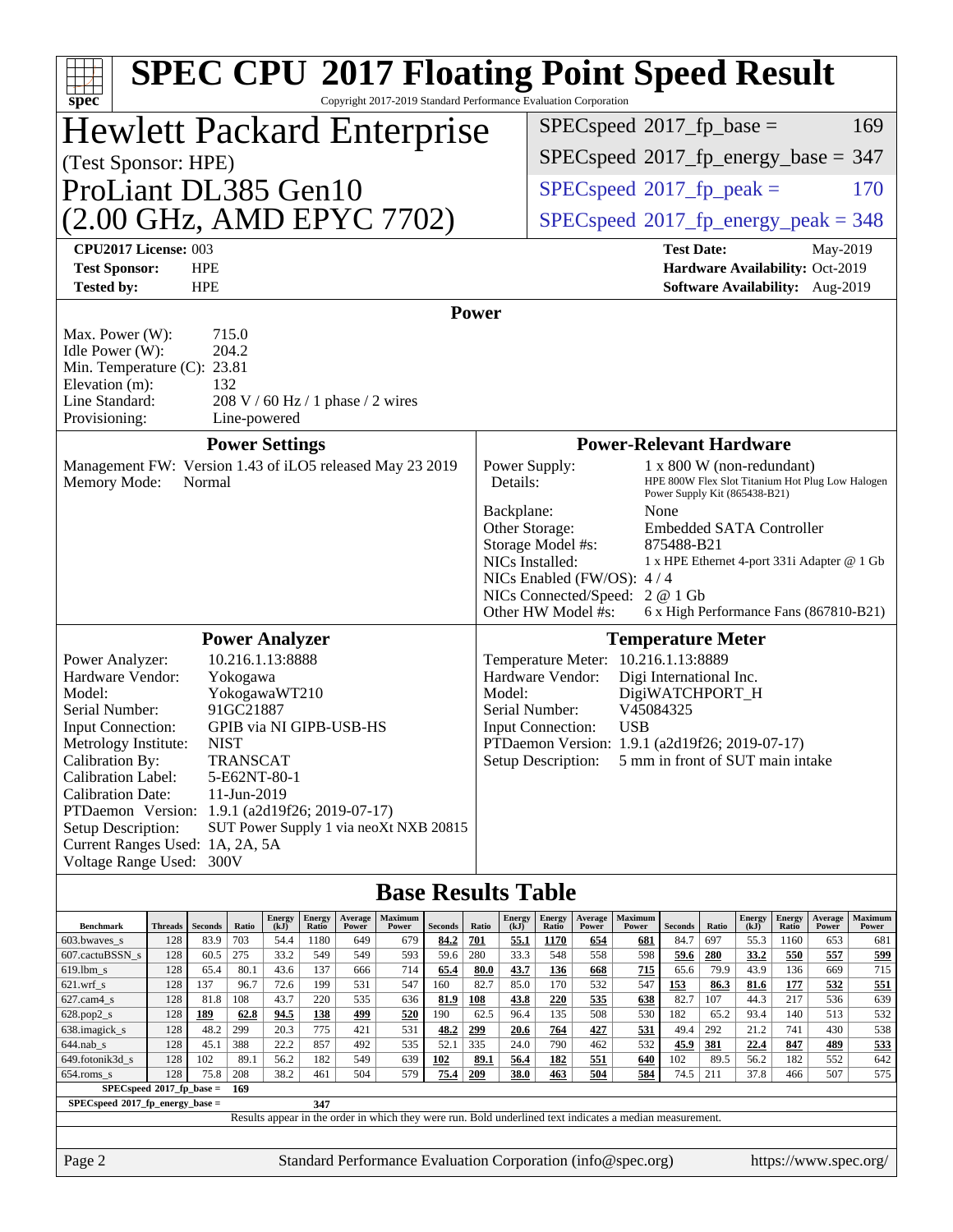| ĦТ<br>$spec^*$                                                                                                                                                                                                                                                                                                                                                                                                                                                                                                                                            |                                                                                                                                |                          |                     |               |                      |                     | <b>SPEC CPU®2017 Floating Point Speed Result</b>            |                        |                     |              |                      |                     |                     |                        |              |               |               |                                 |                       |
|-----------------------------------------------------------------------------------------------------------------------------------------------------------------------------------------------------------------------------------------------------------------------------------------------------------------------------------------------------------------------------------------------------------------------------------------------------------------------------------------------------------------------------------------------------------|--------------------------------------------------------------------------------------------------------------------------------|--------------------------|---------------------|---------------|----------------------|---------------------|-------------------------------------------------------------|------------------------|---------------------|--------------|----------------------|---------------------|---------------------|------------------------|--------------|---------------|---------------|---------------------------------|-----------------------|
| Copyright 2017-2019 Standard Performance Evaluation Corporation<br>$SPEC speed^{\circ}2017$ _fp_base =<br>169<br><b>Hewlett Packard Enterprise</b>                                                                                                                                                                                                                                                                                                                                                                                                        |                                                                                                                                |                          |                     |               |                      |                     |                                                             |                        |                     |              |                      |                     |                     |                        |              |               |               |                                 |                       |
| $SPEC speed$ <sup>®</sup> 2017_fp_energy_base = 347<br>(Test Sponsor: HPE)                                                                                                                                                                                                                                                                                                                                                                                                                                                                                |                                                                                                                                |                          |                     |               |                      |                     |                                                             |                        |                     |              |                      |                     |                     |                        |              |               |               |                                 |                       |
| ProLiant DL385 Gen10<br>$SPEC speed^{\circ}2017$ _fp_peak =<br>170                                                                                                                                                                                                                                                                                                                                                                                                                                                                                        |                                                                                                                                |                          |                     |               |                      |                     |                                                             |                        |                     |              |                      |                     |                     |                        |              |               |               |                                 |                       |
|                                                                                                                                                                                                                                                                                                                                                                                                                                                                                                                                                           |                                                                                                                                |                          |                     |               |                      |                     |                                                             |                        |                     |              |                      |                     |                     |                        |              |               |               |                                 |                       |
|                                                                                                                                                                                                                                                                                                                                                                                                                                                                                                                                                           | (2.00 GHz, AMD EPYC 7702)<br>$SPEC speed@2017_fp\_energy\_peak = 348$<br>CPU2017 License: 003<br><b>Test Date:</b><br>May-2019 |                          |                     |               |                      |                     |                                                             |                        |                     |              |                      |                     |                     |                        |              |               |               |                                 |                       |
| <b>Test Sponsor:</b><br><b>Tested by:</b>                                                                                                                                                                                                                                                                                                                                                                                                                                                                                                                 |                                                                                                                                | <b>HPE</b><br><b>HPE</b> |                     |               |                      |                     |                                                             |                        |                     |              |                      |                     |                     |                        |              |               |               | Hardware Availability: Oct-2019 |                       |
| Software Availability: Aug-2019<br><b>Peak Results Table</b>                                                                                                                                                                                                                                                                                                                                                                                                                                                                                              |                                                                                                                                |                          |                     |               |                      |                     |                                                             |                        |                     |              |                      |                     |                     |                        |              |               |               |                                 |                       |
|                                                                                                                                                                                                                                                                                                                                                                                                                                                                                                                                                           |                                                                                                                                |                          |                     | Energy $(kJ)$ | <b>Energy</b>        | <b>Average</b>      | <b>Maximum</b>                                              |                        |                     | Energy       | <b>Energy</b>        | <b>Average</b>      | <b>Maximum</b>      |                        |              | <b>Energy</b> | <b>Energy</b> | <b>Average</b>                  | <b>Maximum</b>        |
| <b>Benchmark</b><br>603.bwaves_s                                                                                                                                                                                                                                                                                                                                                                                                                                                                                                                          | <b>Threads</b><br>128                                                                                                          | <b>Seconds</b><br>84.1   | <b>Ratio</b><br>701 | 55.0          | Ratio<br><b>1170</b> | <b>Power</b><br>654 | Power<br>680                                                | <b>Seconds</b><br>84.1 | <b>Ratio</b><br>701 | (kJ)<br>55.0 | <b>Ratio</b><br>1170 | <b>Power</b><br>654 | <b>Power</b><br>679 | <b>Seconds</b><br>84.3 | Ratio<br>700 | (kJ)<br>55.2  | Ratio<br>1170 | <b>Power</b><br>655             | <b>Power</b><br>681   |
| 607.cactuBSSN_s                                                                                                                                                                                                                                                                                                                                                                                                                                                                                                                                           | 128                                                                                                                            | 58.9                     | 283                 | 32.8          | 556                  | 557                 | 606                                                         | 59.4                   | 281                 | 32.9         | 554                  | 555                 | 592                 | 59.6                   | 280          | 33.2          | 549           | 557                             | 596                   |
| 619.lbm_s                                                                                                                                                                                                                                                                                                                                                                                                                                                                                                                                                 | 128<br>128                                                                                                                     | 65.4<br>160              | 80.1<br>82.8        | 43.6<br>84.9  | 137<br>170           | 666<br>532          | 714<br>547                                                  | 65.4<br>150            | 80.0<br>88.4        | 43.7<br>79.5 | <b>136</b><br>182    | 668<br>531          | 715<br>552          | 65.6<br>139            | 79.9<br>95.2 | 43.9<br>74.1  | 136<br>195    | 669<br>533                      | 715<br>552            |
| 621.wrf_s<br>627.cam4_s                                                                                                                                                                                                                                                                                                                                                                                                                                                                                                                                   | 128                                                                                                                            | 81.8                     | 108                 | 43.7          | 220                  | 535                 | 636                                                         | 81.9                   | <b>108</b>          | 43.8         | 220                  | 535                 | 638                 | 82.7                   | 107          | 44.3          | 217           | 536                             | 639                   |
| $628.pop2_s$                                                                                                                                                                                                                                                                                                                                                                                                                                                                                                                                              | 128                                                                                                                            | 183                      | 64.7                | 93.8          | 139                  | 511                 | 529                                                         | 185                    | 64.3                | 94.9         | 138                  | 514                 | 531                 | 190                    | 62.4         | 97.0          | 135           | 510                             | 527                   |
| 638.imagick_s                                                                                                                                                                                                                                                                                                                                                                                                                                                                                                                                             | 128                                                                                                                            | 48.2                     | 299                 | 20.3          | 775                  | 421                 | 531                                                         | 48.2                   | <u>299</u>          | 20.6         | 764                  | 427                 | 531                 | 49.4                   | 292          | 21.2          | 741           | 430                             | 538                   |
| 644.nab s                                                                                                                                                                                                                                                                                                                                                                                                                                                                                                                                                 | 128                                                                                                                            | 45.1                     | 388                 | 22.2          | 857                  | 492                 | 535                                                         | 52.1                   | 335                 | 24.0         | 790                  | 462                 | 532                 | 45.9                   | 381          | 22.4          | 847           | 489                             | 533                   |
| 649.fotonik3d_s                                                                                                                                                                                                                                                                                                                                                                                                                                                                                                                                           | 128                                                                                                                            | 102                      | 89.1                | 56.2          | 182                  | 549                 | 639                                                         | 102                    | 89.1                | 56.4         | 182                  | 551                 | 640                 | 102                    | 89.5         | 56.2          | 182           | 552                             | 642                   |
| $654$ .roms_s<br>$SPECspeed*2017_fp\_peak =$                                                                                                                                                                                                                                                                                                                                                                                                                                                                                                              | 128                                                                                                                            | 75.8                     | 208<br>170          | 38.2          | 461                  | 504                 | 579                                                         | 75.4                   | 209                 | <b>38.0</b>  | 463                  | 504                 | 584                 | 74.5                   | 211          | 37.8          | 466           | 507                             | 575                   |
| SPECspeed <sup>®</sup> 2017_fp_energy_peak =                                                                                                                                                                                                                                                                                                                                                                                                                                                                                                              |                                                                                                                                |                          |                     |               | 348                  |                     |                                                             |                        |                     |              |                      |                     |                     |                        |              |               |               |                                 |                       |
| <b>Compiler Notes</b><br>The AMD64 AOCC Compiler Suite is available at<br>http://developer.amd.com/amd-aocc/<br><b>Submit Notes</b><br>The config file option 'submit' was used.<br>'numactl' was used to bind copies to the cores.<br>See the configuration file for details.                                                                                                                                                                                                                                                                            |                                                                                                                                |                          |                     |               |                      |                     |                                                             |                        |                     |              |                      |                     |                     |                        |              |               |               |                                 |                       |
| 'ulimit -s unlimited' was used to set environment stack size<br>'ulimit -1 2097152' was used to set environment locked pages in memory limit                                                                                                                                                                                                                                                                                                                                                                                                              |                                                                                                                                |                          |                     |               |                      |                     | <b>Operating System Notes</b>                               |                        |                     |              |                      |                     |                     |                        |              |               |               |                                 |                       |
| runcpu command invoked through numactl i.e.:<br>numactl --interleave=all runcpu <etc></etc>                                                                                                                                                                                                                                                                                                                                                                                                                                                               |                                                                                                                                |                          |                     |               |                      |                     |                                                             |                        |                     |              |                      |                     |                     |                        |              |               |               |                                 |                       |
| Set dirty_ratio=8 to limit dirty cache to 8% of memory<br>Set swappiness=1 to swap only if necessary<br>Set zone_reclaim_mode=1 to free local node memory and avoid remote memory<br>sync then drop_caches=3 to reset caches before invoking runcpu<br>dirty_ratio, swappiness, zone_reclaim_mode and drop_caches were<br>all set using privileged echo (e.g. echo $1$ > /proc/sys/vm/swappiness).<br>Transparent huge pages set to 'always' for this run (OS default)<br>The date was incorrectly set for this system. The test date should be Aug-2019. |                                                                                                                                |                          |                     |               |                      |                     |                                                             |                        |                     |              |                      |                     |                     |                        |              |               |               |                                 |                       |
|                                                                                                                                                                                                                                                                                                                                                                                                                                                                                                                                                           |                                                                                                                                |                          |                     |               |                      |                     |                                                             |                        |                     |              |                      |                     |                     |                        |              |               |               |                                 |                       |
| Page 3                                                                                                                                                                                                                                                                                                                                                                                                                                                                                                                                                    |                                                                                                                                |                          |                     |               |                      |                     | Standard Performance Evaluation Corporation (info@spec.org) |                        |                     |              |                      |                     |                     |                        |              |               |               |                                 | https://www.spec.org/ |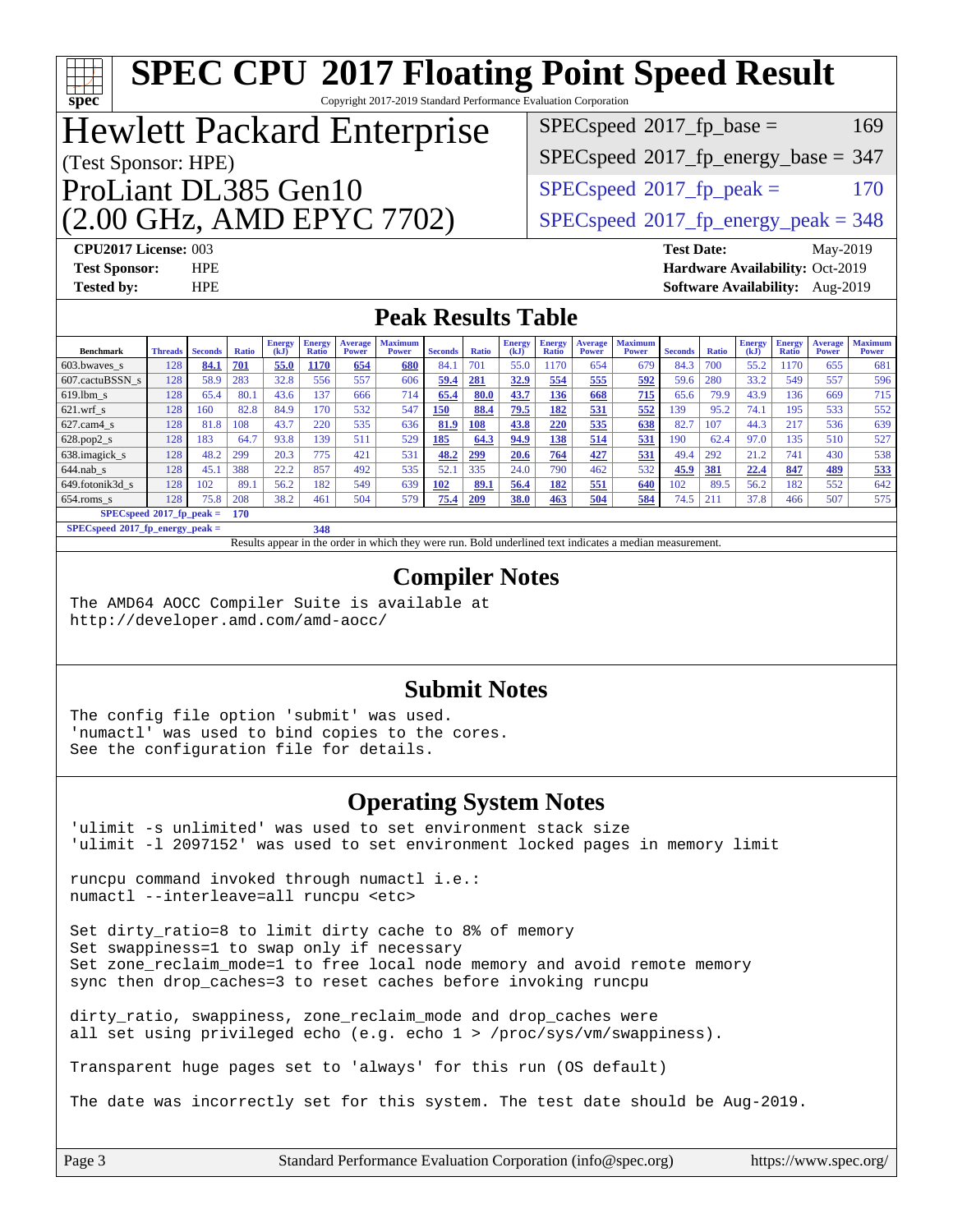| <b>SPEC CPU®2017 Floating Point Speed Result</b><br>Spec<br>Copyright 2017-2019 Standard Performance Evaluation Corporation                                                                                                                                                                                                                                                                                                                                            |                                                                           |  |  |  |  |  |
|------------------------------------------------------------------------------------------------------------------------------------------------------------------------------------------------------------------------------------------------------------------------------------------------------------------------------------------------------------------------------------------------------------------------------------------------------------------------|---------------------------------------------------------------------------|--|--|--|--|--|
| <b>Hewlett Packard Enterprise</b>                                                                                                                                                                                                                                                                                                                                                                                                                                      | $SPEC speed^{\circ}2017$ _fp_base =<br>169                                |  |  |  |  |  |
| (Test Sponsor: HPE)                                                                                                                                                                                                                                                                                                                                                                                                                                                    | $SPEC speed$ <sup>®</sup> 2017_fp_energy_base = 347                       |  |  |  |  |  |
| ProLiant DL385 Gen10                                                                                                                                                                                                                                                                                                                                                                                                                                                   | $SPEC speed^{\circ}2017$ _fp_peak =<br>170                                |  |  |  |  |  |
| (2.00 GHz, AMD EPYC 7702)                                                                                                                                                                                                                                                                                                                                                                                                                                              | $SPEC speed$ <sup>®</sup> 2017_fp_energy_peak = 348                       |  |  |  |  |  |
| CPU2017 License: 003                                                                                                                                                                                                                                                                                                                                                                                                                                                   | <b>Test Date:</b><br>May-2019                                             |  |  |  |  |  |
| <b>Test Sponsor:</b><br><b>HPE</b><br><b>Tested by:</b><br><b>HPE</b>                                                                                                                                                                                                                                                                                                                                                                                                  | Hardware Availability: Oct-2019<br><b>Software Availability:</b> Aug-2019 |  |  |  |  |  |
|                                                                                                                                                                                                                                                                                                                                                                                                                                                                        |                                                                           |  |  |  |  |  |
| <b>Environment Variables Notes</b><br>Environment variables set by runcpu before the start of the run:                                                                                                                                                                                                                                                                                                                                                                 |                                                                           |  |  |  |  |  |
| $GOMP_CPU_AFFINITY = "0-127"$<br>LD_LIBRARY_PATH =<br>"/cpu2017/amd_speed_aocc200_rome_C_lib/64;/cpu2017/amd_speed_aocc200_rom<br>$e_C_{lib/32}:$ "<br>MALLOC CONF = "retain:true"<br>OMP_DYNAMIC = "false"<br>OMP_SCHEDULE = "static"<br>OMP_STACKSIZE = "128M"<br>OMP_THREAD_LIMIT = "128"                                                                                                                                                                           |                                                                           |  |  |  |  |  |
| Environment variables set by runcpu during the 603. bwaves_s peak run:<br>GOMP_CPU_AFFINITY = $"0-127"$                                                                                                                                                                                                                                                                                                                                                                |                                                                           |  |  |  |  |  |
| Environment variables set by runcpu during the 607. cactuBSSN_s peak run:<br>GOMP_CPU_AFFINITY = $"0-127"$                                                                                                                                                                                                                                                                                                                                                             |                                                                           |  |  |  |  |  |
| Environment variables set by runcpu during the 621.wrf_s peak run:<br>GOMP CPU AFFINITY = $"0-127"$                                                                                                                                                                                                                                                                                                                                                                    |                                                                           |  |  |  |  |  |
| Environment variables set by runcpu during the 628.pop2_s peak run:<br>GOMP CPU AFFINITY = $"0-127"$                                                                                                                                                                                                                                                                                                                                                                   |                                                                           |  |  |  |  |  |
| <b>General Notes</b>                                                                                                                                                                                                                                                                                                                                                                                                                                                   |                                                                           |  |  |  |  |  |
| Binaries were compiled on a system with 2x AMD EPYC 7601 CPU + 512GB Memory using Fedora 26                                                                                                                                                                                                                                                                                                                                                                            |                                                                           |  |  |  |  |  |
| NA: The test sponsor attests, as of date of publication, that CVE-2017-5754 (Meltdown)<br>is mitigated in the system as tested and documented.<br>Yes: The test sponsor attests, as of date of publication, that CVE-2017-5753 (Spectre variant 1)<br>is mitigated in the system as tested and documented.<br>Yes: The test sponsor attests, as of date of publication, that CVE-2017-5715 (Spectre variant 2)<br>is mitigated in the system as tested and documented. |                                                                           |  |  |  |  |  |
| jemalloc: configured and built with GCC v9.1.0 in Ubuntu 19.04 with -03 -znver2 -flto<br>jemalloc 5.1.0 is available here:<br>https://github.com/jemalloc/jemalloc/releases/download/5.1.0/jemalloc-5.1.0.tar.bz2                                                                                                                                                                                                                                                      |                                                                           |  |  |  |  |  |
| Submitted_by: "Bucek, James" <james.bucek@hpe.com><br/>Submitted: Tue Sep 17 00:02:18 EDT 2019<br/>Submission: cpu2017-20190903-17795.sub</james.bucek@hpe.com>                                                                                                                                                                                                                                                                                                        |                                                                           |  |  |  |  |  |
| (Continued on next page)                                                                                                                                                                                                                                                                                                                                                                                                                                               |                                                                           |  |  |  |  |  |
| Page 4<br>Standard Performance Evaluation Corporation (info@spec.org)                                                                                                                                                                                                                                                                                                                                                                                                  | https://www.spec.org/                                                     |  |  |  |  |  |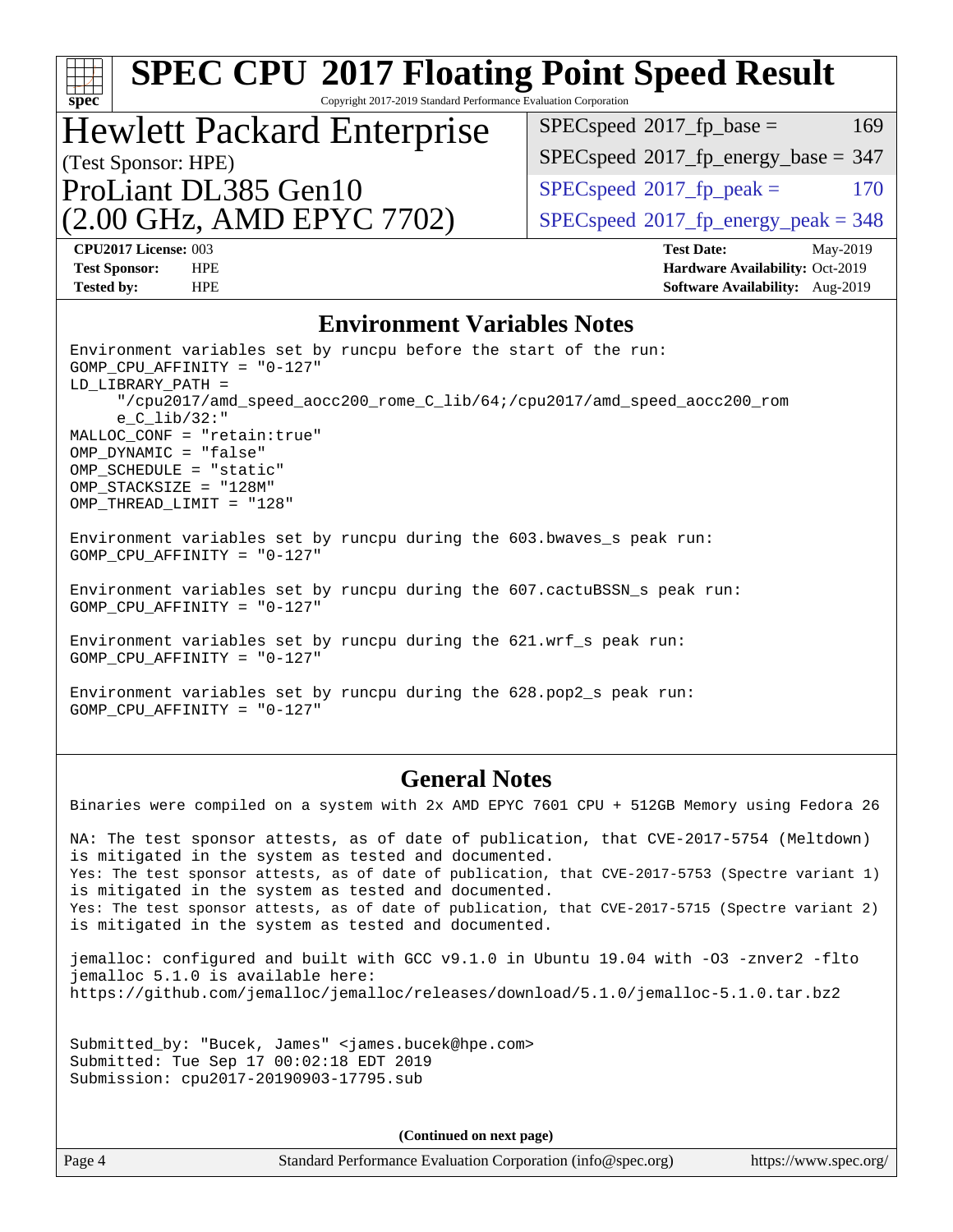# **[SPEC CPU](http://www.spec.org/auto/cpu2017/Docs/result-fields.html#SPECCPU2017FloatingPointSpeedResult)[2017 Floating Point Speed Result](http://www.spec.org/auto/cpu2017/Docs/result-fields.html#SPECCPU2017FloatingPointSpeedResult)**

Copyright 2017-2019 Standard Performance Evaluation Corporation

## (Test Sponsor: HPE) Hewlett Packard Enterprise

(2.00 GHz, AMD EPYC 7702) ProLiant DL385 Gen10

 $SPEC speed^{\circ}2017\_fp\_base = 169$ 

 $SPEC speed$ <sup>®</sup>[2017\\_fp\\_energy\\_base =](http://www.spec.org/auto/cpu2017/Docs/result-fields.html#SPECspeed2017fpenergybase) 347

 $SPECspeed^{\circ}2017<sub>rfp</sub> peak =$  $SPECspeed^{\circ}2017<sub>rfp</sub> peak =$  170

 $SPEC speed<sup>®</sup>2017<sub>__</sub>fp<sub>__</sub>energy<sub>__</sub>peak = 348$ 

**[spec](http://www.spec.org/)**

**[CPU2017 License:](http://www.spec.org/auto/cpu2017/Docs/result-fields.html#CPU2017License)** 003 **[Test Date:](http://www.spec.org/auto/cpu2017/Docs/result-fields.html#TestDate)** May-2019 **[Test Sponsor:](http://www.spec.org/auto/cpu2017/Docs/result-fields.html#TestSponsor)** HPE **[Hardware Availability:](http://www.spec.org/auto/cpu2017/Docs/result-fields.html#HardwareAvailability)** Oct-2019 **[Tested by:](http://www.spec.org/auto/cpu2017/Docs/result-fields.html#Testedby)** HPE **HPE [Software Availability:](http://www.spec.org/auto/cpu2017/Docs/result-fields.html#SoftwareAvailability)** Aug-2019

#### **[General Notes \(Continued\)](http://www.spec.org/auto/cpu2017/Docs/result-fields.html#GeneralNotes)**

Submitted\_by: "Bucek, James" <james.bucek@hpe.com> Submitted: Tue Sep 17 09:00:11 EDT 2019 Submission: cpu2017-20190903-17795.sub

#### **[Platform Notes](http://www.spec.org/auto/cpu2017/Docs/result-fields.html#PlatformNotes)**

BIOS Configuration: AMD SMT Option set to Disabled Thermal Configuration set to Optimal Cooling Determinism Control set to Manual Performance Determinism set to Power Deterministic Memory Patrol Scrubbing set to Disabled NUMA memory domains per socket set to Four memory domains per socket Last-Level Cache (LLC) as NUMA Node set to Enabled Workload Profile set to General Throughput Compute Minimum Processor Idle Power Core C-State set to C6 State Sysinfo program /cpu2017/bin/sysinfo Rev: r6365 of 2019-08-21 295195f888a3d7edb1e6e46a485a0011 running on dl385gen10 Wed May 29 06:14:24 2019 SUT (System Under Test) info as seen by some common utilities. For more information on this section, see <https://www.spec.org/cpu2017/Docs/config.html#sysinfo> From /proc/cpuinfo model name : AMD EPYC 7702 64-Core Processor 2 "physical id"s (chips) 128 "processors" cores, siblings (Caution: counting these is hw and system dependent. The following excerpts from /proc/cpuinfo might not be reliable. Use with caution.) cpu cores : 64 siblings : 64 physical 0: cores 0 1 2 3 4 5 6 7 8 9 10 11 12 13 14 15 16 17 18 19 20 21 22 23 24 25 26 27 28 29 30 31 32 33 34 35 36 37 38 39 40 41 42 43 44 45 46 47 48 49 50 51 52 53 54 55 56 57 58 59 60 61 62 63 physical 1: cores 0 1 2 3 4 5 6 7 8 9 10 11 12 13 14 15 16 17 18 19 20 21 22 23 24 25 26 27 28 29 30 31 32 33 34 35 36 37 38 39 40 41 42 43 44 45 46 47 48 49 50 51 52 53 54 55 56 57 58 59 60 61 62 63 From lscpu: Architecture: x86\_64 CPU op-mode(s): 32-bit, 64-bit Byte Order: Little Endian **(Continued on next page)**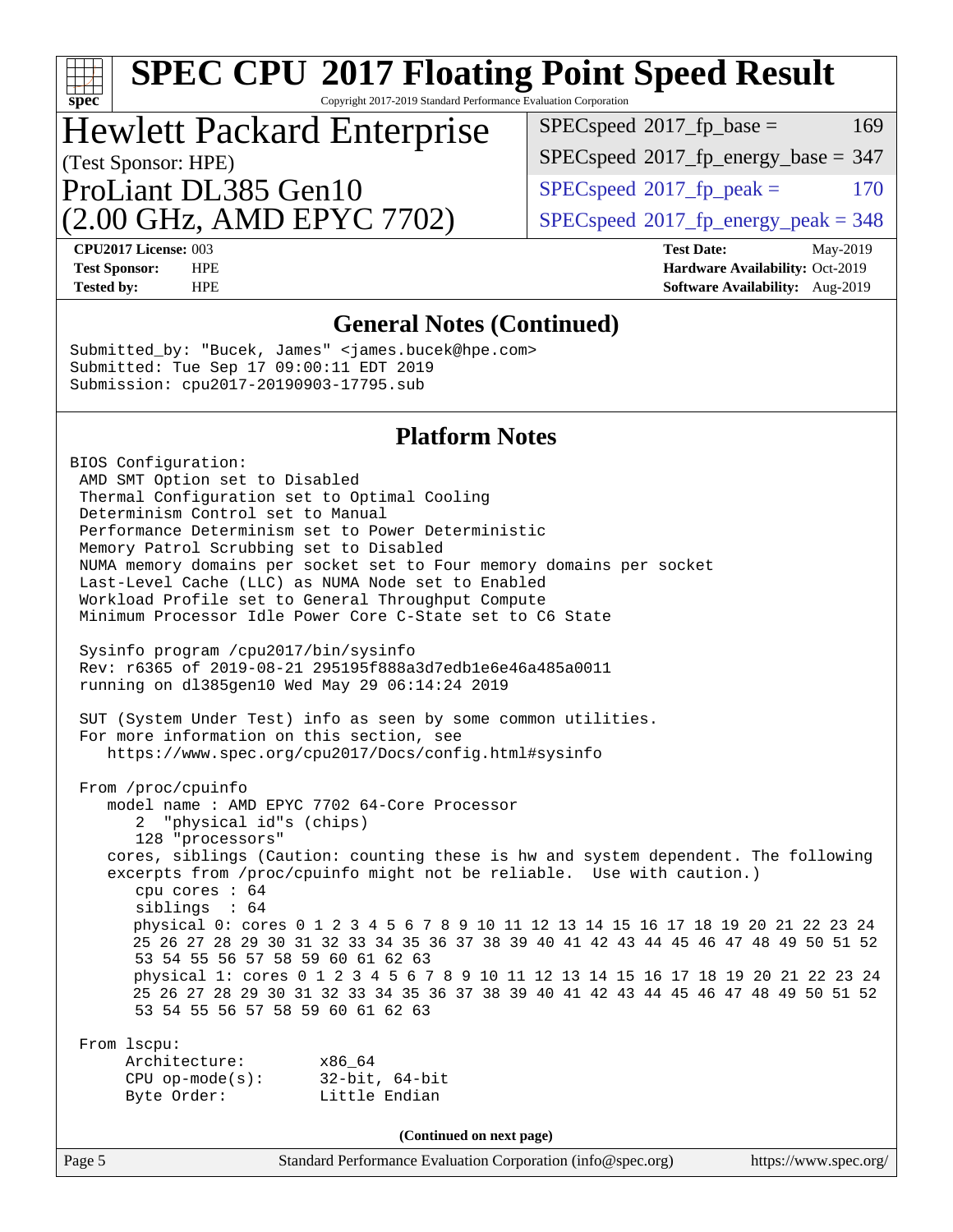|                                                                                               |                                                                 | <b>SPEC CPU®2017 Floating Point Speed Result</b>                                                                                                                         |  |  |  |  |
|-----------------------------------------------------------------------------------------------|-----------------------------------------------------------------|--------------------------------------------------------------------------------------------------------------------------------------------------------------------------|--|--|--|--|
| spec <sup>®</sup>                                                                             | Copyright 2017-2019 Standard Performance Evaluation Corporation |                                                                                                                                                                          |  |  |  |  |
| <b>Hewlett Packard Enterprise</b>                                                             |                                                                 | $SPEC speed^{\circ}2017$ fp base =<br>169                                                                                                                                |  |  |  |  |
| (Test Sponsor: HPE)                                                                           |                                                                 | $SPEC speed^{\circ}2017\_fp\_energy\_base = 347$                                                                                                                         |  |  |  |  |
| ProLiant DL385 Gen10                                                                          |                                                                 | $SPEC speed^{\circ}2017$ _fp_peak =<br>170                                                                                                                               |  |  |  |  |
| (2.00 GHz, AMD EPYC 7702)                                                                     |                                                                 | $SPEC speed@2017_fp\_energy\_peak = 348$                                                                                                                                 |  |  |  |  |
| CPU2017 License: 003<br><b>Test Sponsor:</b><br><b>HPE</b><br><b>Tested by:</b><br><b>HPE</b> |                                                                 | <b>Test Date:</b><br>May-2019<br>Hardware Availability: Oct-2019<br>Software Availability: Aug-2019                                                                      |  |  |  |  |
|                                                                                               | <b>Platform Notes (Continued)</b>                               |                                                                                                                                                                          |  |  |  |  |
| Address sizes:                                                                                | 48 bits physical, 48 bits virtual                               |                                                                                                                                                                          |  |  |  |  |
| CPU(s):                                                                                       | 128                                                             |                                                                                                                                                                          |  |  |  |  |
| On-line CPU(s) list: $0-127$<br>Thread( $s$ ) per core:                                       | $\mathbf{1}$                                                    |                                                                                                                                                                          |  |  |  |  |
| $Core(s)$ per socket:                                                                         | 64                                                              |                                                                                                                                                                          |  |  |  |  |
| Socket(s):                                                                                    | 2                                                               |                                                                                                                                                                          |  |  |  |  |
| NUMA $node(s)$ :                                                                              | 8                                                               |                                                                                                                                                                          |  |  |  |  |
| Vendor ID:                                                                                    | AuthenticAMD                                                    |                                                                                                                                                                          |  |  |  |  |
| CPU family:<br>Model:                                                                         | 23<br>49                                                        |                                                                                                                                                                          |  |  |  |  |
| Model name:                                                                                   | AMD EPYC 7702 64-Core Processor                                 |                                                                                                                                                                          |  |  |  |  |
| Stepping:                                                                                     | 0                                                               |                                                                                                                                                                          |  |  |  |  |
| CPU MHz:                                                                                      | 2000.000                                                        |                                                                                                                                                                          |  |  |  |  |
| $CPU$ max $MHz:$                                                                              | 2000.0000                                                       |                                                                                                                                                                          |  |  |  |  |
| CPU min MHz:                                                                                  | 1500.0000                                                       |                                                                                                                                                                          |  |  |  |  |
| BogoMIPS:<br>Virtualization:                                                                  | 3992.51<br>$AMD-V$                                              |                                                                                                                                                                          |  |  |  |  |
| $L1d$ cache:                                                                                  | 32K                                                             |                                                                                                                                                                          |  |  |  |  |
| Lli cache:                                                                                    | 32K                                                             |                                                                                                                                                                          |  |  |  |  |
| L2 cache:                                                                                     | 512K                                                            |                                                                                                                                                                          |  |  |  |  |
| L3 cache:                                                                                     | 16384K                                                          |                                                                                                                                                                          |  |  |  |  |
| NUMA $node0$ $CPU(s):$<br>NUMA nodel $CPU(s):$                                                | $0 - 15$<br>$16 - 31$                                           |                                                                                                                                                                          |  |  |  |  |
| NUMA $node2$ $CPU(s):$                                                                        | $32 - 47$                                                       |                                                                                                                                                                          |  |  |  |  |
| NUMA node3 CPU(s):                                                                            | $48 - 63$                                                       |                                                                                                                                                                          |  |  |  |  |
| NUMA $node4$ $CPU(s):$                                                                        | $64 - 79$                                                       |                                                                                                                                                                          |  |  |  |  |
| NUMA node5 CPU(s):                                                                            | $80 - 95$                                                       |                                                                                                                                                                          |  |  |  |  |
| NUMA node6 $CPU(s):$                                                                          | $96 - 111$                                                      |                                                                                                                                                                          |  |  |  |  |
| NUMA node7 CPU(s):<br>Flags:                                                                  | $112 - 127$                                                     | fpu vme de pse tsc msr pae mce cx8 apic sep mtrr pge mca cmov                                                                                                            |  |  |  |  |
|                                                                                               |                                                                 | pat pse36 clflush mmx fxsr sse sse2 ht syscall nx mmxext fxsr_opt pdpe1gb rdtscp lm                                                                                      |  |  |  |  |
|                                                                                               |                                                                 | constant_tsc rep_good nopl xtopology nonstop_tsc cpuid extd_apicid aperfmperf pni                                                                                        |  |  |  |  |
|                                                                                               |                                                                 | pclmulqdq monitor ssse3 fma cx16 sse4_1 sse4_2 movbe popcnt aes xsave avx f16c                                                                                           |  |  |  |  |
|                                                                                               |                                                                 | rdrand lahf_lm cmp_legacy svm extapic cr8_legacy abm sse4a misalignsse 3dnowprefetch                                                                                     |  |  |  |  |
|                                                                                               |                                                                 | osvw ibs skinit wdt tce topoext perfctr_core perfctr_nb bpext perfctr_12 mwaitx cpb<br>cat_13 cdp_13 hw_pstate ssbd ibrs ibpb stibp vmmcall fsgsbase bmi1 avx2 smep bmi2 |  |  |  |  |
|                                                                                               |                                                                 | cqm rdt_a rdseed adx smap clflushopt clwb sha_ni xsaveopt xsavec xgetbvl xsaves                                                                                          |  |  |  |  |
|                                                                                               |                                                                 | cqm_llc cqm_occup_llc cqm_mbm_total cqm_mbm_local clzero irperf xsaveerptr arat npt                                                                                      |  |  |  |  |
|                                                                                               |                                                                 | lbrv svm_lock nrip_save tsc_scale vmcb_clean flushbyasid decodeassists pausefilter                                                                                       |  |  |  |  |
| pfthreshold avic v_vmsave_vmload vgif umip rdpid overflow_recov succor smca                   |                                                                 |                                                                                                                                                                          |  |  |  |  |
| /proc/cpuinfo cache data<br>cache size $: 512$ KB                                             |                                                                 |                                                                                                                                                                          |  |  |  |  |
|                                                                                               |                                                                 | From numactl --hardware WARNING: a numactl 'node' might or might not correspond to a                                                                                     |  |  |  |  |
|                                                                                               | (Continued on next page)                                        |                                                                                                                                                                          |  |  |  |  |
| Page 6                                                                                        | Standard Performance Evaluation Corporation (info@spec.org)     | https://www.spec.org/                                                                                                                                                    |  |  |  |  |
|                                                                                               |                                                                 |                                                                                                                                                                          |  |  |  |  |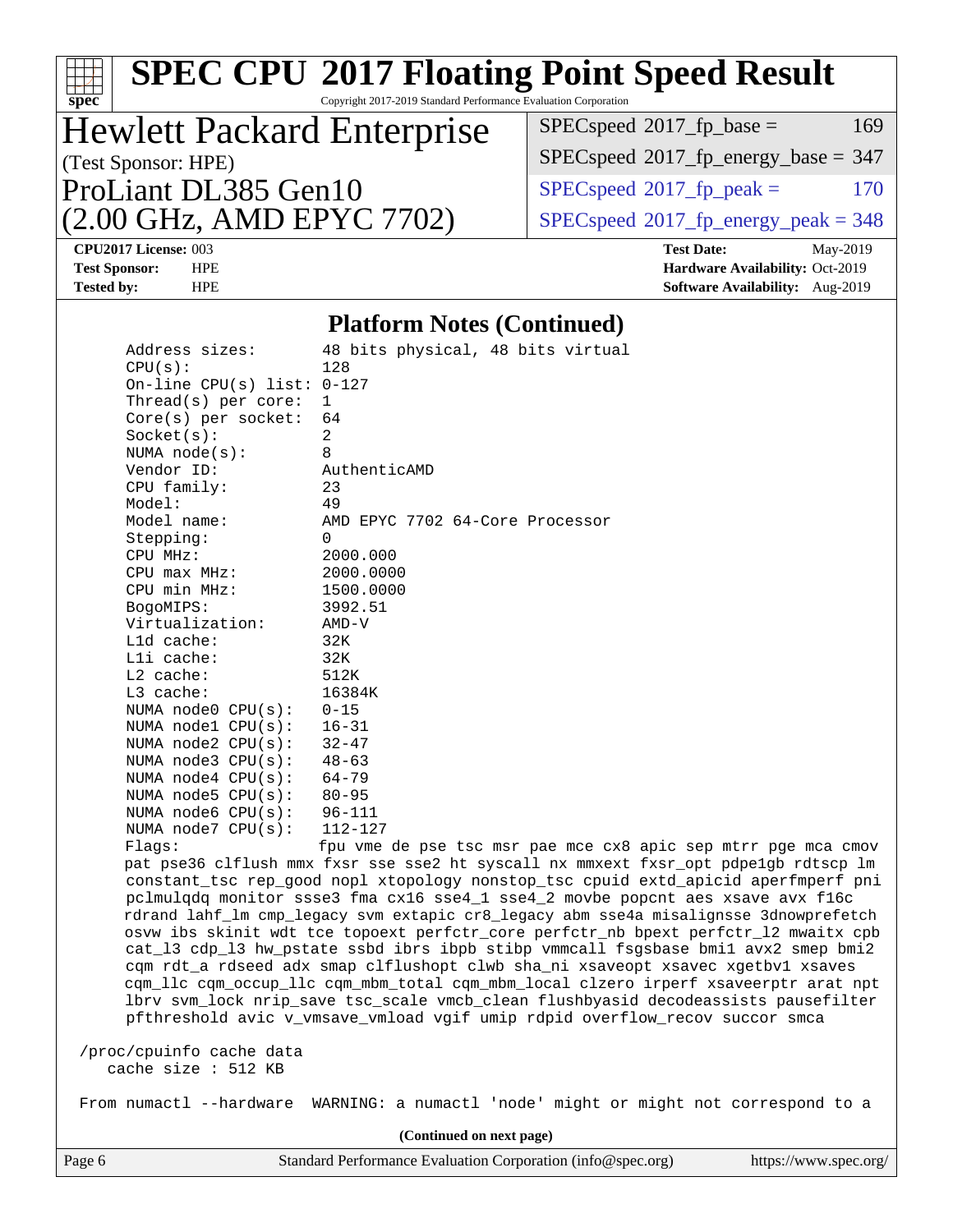| <b>SPEC CPU®2017 Floating Point Speed Result</b>                                                              |                                                                    |  |  |  |
|---------------------------------------------------------------------------------------------------------------|--------------------------------------------------------------------|--|--|--|
| Spec<br>Copyright 2017-2019 Standard Performance Evaluation Corporation                                       | $SPEC speed^{\circ}2017\_fp\_base =$<br>169                        |  |  |  |
| <b>Hewlett Packard Enterprise</b>                                                                             |                                                                    |  |  |  |
| (Test Sponsor: HPE)                                                                                           | $SPEC speed$ <sup>®</sup> 2017_fp_energy_base = 347                |  |  |  |
| ProLiant DL385 Gen10                                                                                          | $SPEC speed^{\circ}2017$ _fp_peak =<br>170                         |  |  |  |
| (2.00 GHz, AMD EPYC 7702)                                                                                     | $SPEC speed^{\circ}2017\_fp\_energy\_peak = 348$                   |  |  |  |
| CPU2017 License: 003                                                                                          | <b>Test Date:</b><br>May-2019                                      |  |  |  |
| <b>Test Sponsor:</b><br><b>HPE</b><br><b>Tested by:</b><br><b>HPE</b>                                         | Hardware Availability: Oct-2019<br>Software Availability: Aug-2019 |  |  |  |
|                                                                                                               |                                                                    |  |  |  |
| <b>Platform Notes (Continued)</b>                                                                             |                                                                    |  |  |  |
| physical chip.<br>$available: 8 nodes (0-7)$                                                                  |                                                                    |  |  |  |
| node 0 cpus: 0 1 2 3 4 5 6 7 8 9 10 11 12 13 14 15                                                            |                                                                    |  |  |  |
| node 0 size: 128802 MB<br>node 0 free: 128512 MB                                                              |                                                                    |  |  |  |
| node 1 cpus: 16 17 18 19 20 21 22 23 24 25 26 27 28 29 30 31                                                  |                                                                    |  |  |  |
| node 1 size: 129019 MB                                                                                        |                                                                    |  |  |  |
| node 1 free: 128726 MB<br>node 2 cpus: 32 33 34 35 36 37 38 39 40 41 42 43 44 45 46 47                        |                                                                    |  |  |  |
| node 2 size: 129019 MB                                                                                        |                                                                    |  |  |  |
| node 2 free: 128689 MB<br>node 3 cpus: 48 49 50 51 52 53 54 55 56 57 58 59 60 61 62 63                        |                                                                    |  |  |  |
| node 3 size: 129007 MB                                                                                        |                                                                    |  |  |  |
| node 3 free: 128814 MB<br>node 4 cpus: 64 65 66 67 68 69 70 71 72 73 74 75 76 77 78 79                        |                                                                    |  |  |  |
| node 4 size: 129019 MB                                                                                        |                                                                    |  |  |  |
| node 4 free: 128873 MB                                                                                        |                                                                    |  |  |  |
| node 5 cpus: 80 81 82 83 84 85 86 87 88 89 90 91 92 93 94 95<br>node 5 size: 129019 MB                        |                                                                    |  |  |  |
| node 5 free: 128901 MB                                                                                        |                                                                    |  |  |  |
| node 6 cpus: 96 97 98 99 100 101 102 103 104 105 106 107 108 109 110 111<br>node 6 size: 128990 MB            |                                                                    |  |  |  |
| node 6 free: 128861 MB                                                                                        |                                                                    |  |  |  |
| node 7 cpus: 112 113 114 115 116 117 118 119 120 121 122 123 124 125 126 127<br>node 7 size: 129018 MB        |                                                                    |  |  |  |
| node 7 free: 128895 MB                                                                                        |                                                                    |  |  |  |
| node distances:                                                                                               |                                                                    |  |  |  |
| node<br>0<br>$\mathbf{1}$<br>2<br>3<br>5<br>6<br>7<br>4<br>12<br>32<br>32<br>32<br>0:<br>10<br>12<br>12<br>32 |                                                                    |  |  |  |
| 12<br>12<br>32<br>32<br>32<br>32<br>1:<br>10<br>12                                                            |                                                                    |  |  |  |
| 2:<br>12<br>12<br>12<br>32<br>32<br>32<br>32<br>10<br>32<br>3:<br>12<br>12<br>12<br>32<br>32<br>32<br>10      |                                                                    |  |  |  |
| 4:<br>32<br>32<br>32<br>32<br>10<br>12<br>12<br>12                                                            |                                                                    |  |  |  |
| 32<br>32<br>5:<br>32<br>32<br>12<br>10<br>12<br>12<br>6:<br>32<br>32<br>32<br>32<br>12<br>12<br>12<br>10      |                                                                    |  |  |  |
| 7:<br>32<br>32<br>32<br>32<br>12<br>12<br>10<br>12                                                            |                                                                    |  |  |  |
| From /proc/meminfo                                                                                            |                                                                    |  |  |  |
| MemTotal:<br>1056663620 kB                                                                                    |                                                                    |  |  |  |
| HugePages_Total:<br>0<br>Hugepagesize:<br>2048 kB                                                             |                                                                    |  |  |  |
|                                                                                                               |                                                                    |  |  |  |
| From /etc/*release* /etc/*version*<br>os-release:                                                             |                                                                    |  |  |  |
| NAME="SLES"                                                                                                   |                                                                    |  |  |  |
| (Continued on next page)                                                                                      |                                                                    |  |  |  |
| Standard Performance Evaluation Corporation (info@spec.org)<br>Page 7                                         | https://www.spec.org/                                              |  |  |  |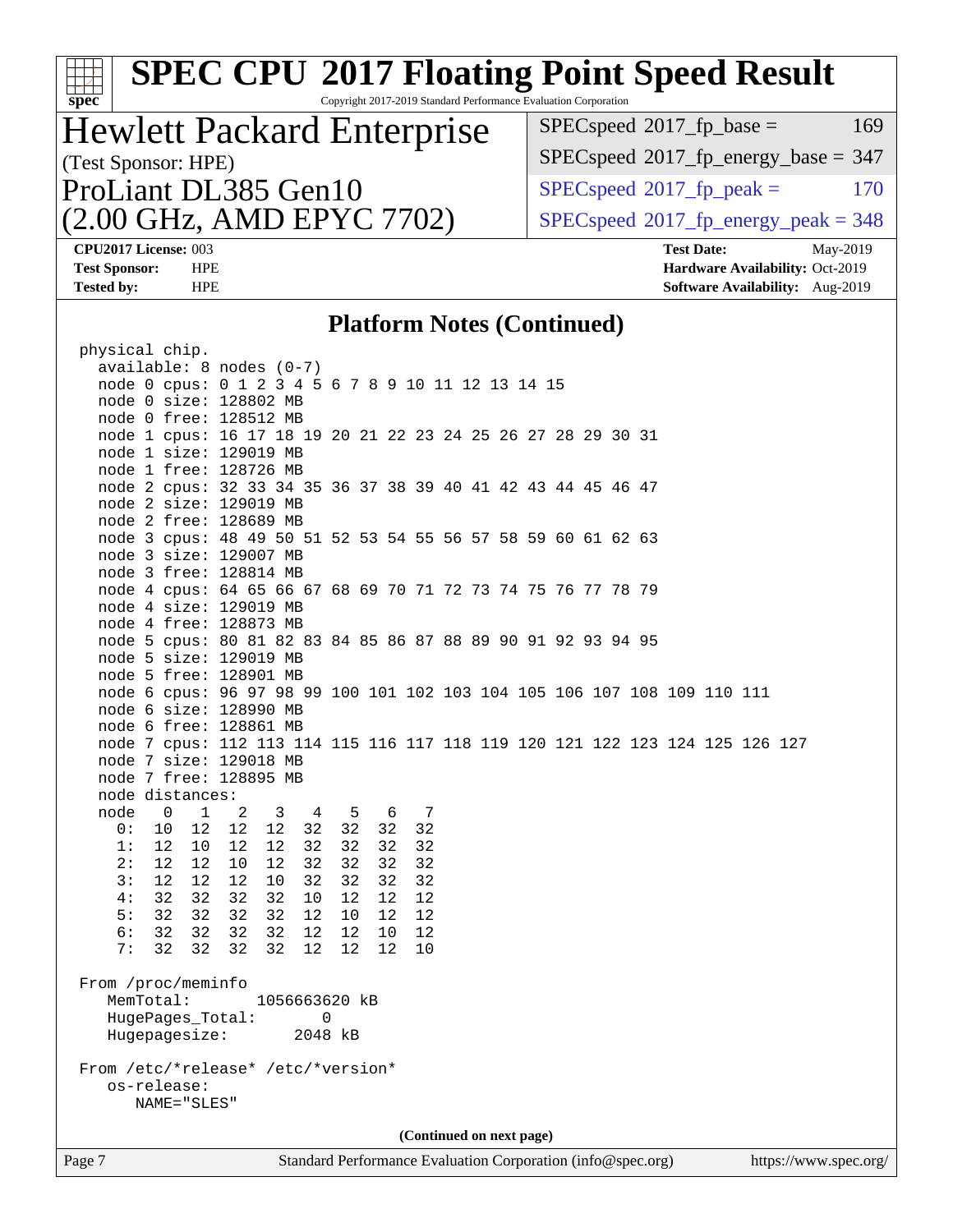| <b>SPEC CPU®2017 Floating Point Speed Result</b><br>Copyright 2017-2019 Standard Performance Evaluation Corporation<br>spec                                                                                                                                                                                                                                                                                                                                                                                                                                                                                                                                                                                                                                                                                                                                                                                                    |                                                                    |  |  |  |
|--------------------------------------------------------------------------------------------------------------------------------------------------------------------------------------------------------------------------------------------------------------------------------------------------------------------------------------------------------------------------------------------------------------------------------------------------------------------------------------------------------------------------------------------------------------------------------------------------------------------------------------------------------------------------------------------------------------------------------------------------------------------------------------------------------------------------------------------------------------------------------------------------------------------------------|--------------------------------------------------------------------|--|--|--|
|                                                                                                                                                                                                                                                                                                                                                                                                                                                                                                                                                                                                                                                                                                                                                                                                                                                                                                                                | $SPEC speed^{\circ}2017$ _fp_base =<br>169                         |  |  |  |
| <b>Hewlett Packard Enterprise</b><br>(Test Sponsor: HPE)                                                                                                                                                                                                                                                                                                                                                                                                                                                                                                                                                                                                                                                                                                                                                                                                                                                                       | $SPEC speed^{\circ}2017\_fp\_energy\_base = 347$                   |  |  |  |
| ProLiant DL385 Gen10                                                                                                                                                                                                                                                                                                                                                                                                                                                                                                                                                                                                                                                                                                                                                                                                                                                                                                           | $SPEC speed^{\circ}2017$ _fp_peak =<br>170                         |  |  |  |
| (2.00 GHz, AMD EPYC 7702)                                                                                                                                                                                                                                                                                                                                                                                                                                                                                                                                                                                                                                                                                                                                                                                                                                                                                                      | $SPEC speed^{\circ}2017\_fp\_energy\_peak = 348$                   |  |  |  |
| <b>CPU2017 License: 003</b>                                                                                                                                                                                                                                                                                                                                                                                                                                                                                                                                                                                                                                                                                                                                                                                                                                                                                                    | <b>Test Date:</b><br>May-2019                                      |  |  |  |
| <b>Test Sponsor:</b><br><b>HPE</b><br><b>Tested by:</b><br><b>HPE</b>                                                                                                                                                                                                                                                                                                                                                                                                                                                                                                                                                                                                                                                                                                                                                                                                                                                          | Hardware Availability: Oct-2019<br>Software Availability: Aug-2019 |  |  |  |
|                                                                                                                                                                                                                                                                                                                                                                                                                                                                                                                                                                                                                                                                                                                                                                                                                                                                                                                                |                                                                    |  |  |  |
| <b>Platform Notes (Continued)</b><br>$VERSION = "15-SP1"$<br>VERSION ID="15.1"<br>PRETTY_NAME="SUSE Linux Enterprise Server 15 SP1"<br>ID="sles"<br>ID LIKE="suse"<br>$ANSI$ _COLOR="0;32"<br>CPE NAME="cpe:/o:suse:sles:15:sp1"<br>uname $-a$ :<br>Linux d1385gen10 4.12.14-195-default #1 SMP Tue May 7 10:55:11 UTC 2019 (8fba516)<br>x86_64 x86_64 x86_64 GNU/Linux<br>Kernel self-reported vulnerability status:<br>$CVE-2018-3620$ (L1 Terminal Fault):<br>Not affected<br>Microarchitectural Data Sampling:<br>Not affected<br>CVE-2017-5754 (Meltdown):<br>Not affected<br>CVE-2018-3639 (Speculative Store Bypass): Mitigation: Speculative Store Bypass disabled<br>via prctl and seccomp<br>Mitigation: __user pointer sanitization<br>CVE-2017-5753 (Spectre variant 1):<br>Mitigation: Full AMD retpoline, IBPB:<br>$CVE-2017-5715$ (Spectre variant 2):<br>conditional, IBRS_FW, STIBP: disabled, RSB<br>filling |                                                                    |  |  |  |
| run-level 3 May 29 06:12<br>SPEC is set to: /cpu2017<br>Filesystem<br>Size Used Avail Use% Mounted on<br>Type<br>/dev/sda2<br>btrfs<br>222G<br>43G 178G 20% /<br>From /sys/devices/virtual/dmi/id<br>BIOS:<br>HPE A40 07/20/2019<br>Vendor:<br>HPE<br>Product: ProLiant DL385 Gen10<br>Product Family: ProLiant<br>Serial: 7CE724P4SJ<br>Additional information from dmidecode follows. WARNING: Use caution when you interpret<br>this section. The 'dmidecode' program reads system data which is "intended to allow<br>hardware to be accurately determined", but the intent may not be met, as there are<br>frequent changes to hardware, firmware, and the "DMTF SMBIOS" standard.<br>Memory:<br>16x UNKNOWN NOT AVAILABLE<br>16x UNKNOWN NOT AVAILABLE 64 GB 4 rank 2933                                                                                                                                                 |                                                                    |  |  |  |
| (Continued on next page)                                                                                                                                                                                                                                                                                                                                                                                                                                                                                                                                                                                                                                                                                                                                                                                                                                                                                                       |                                                                    |  |  |  |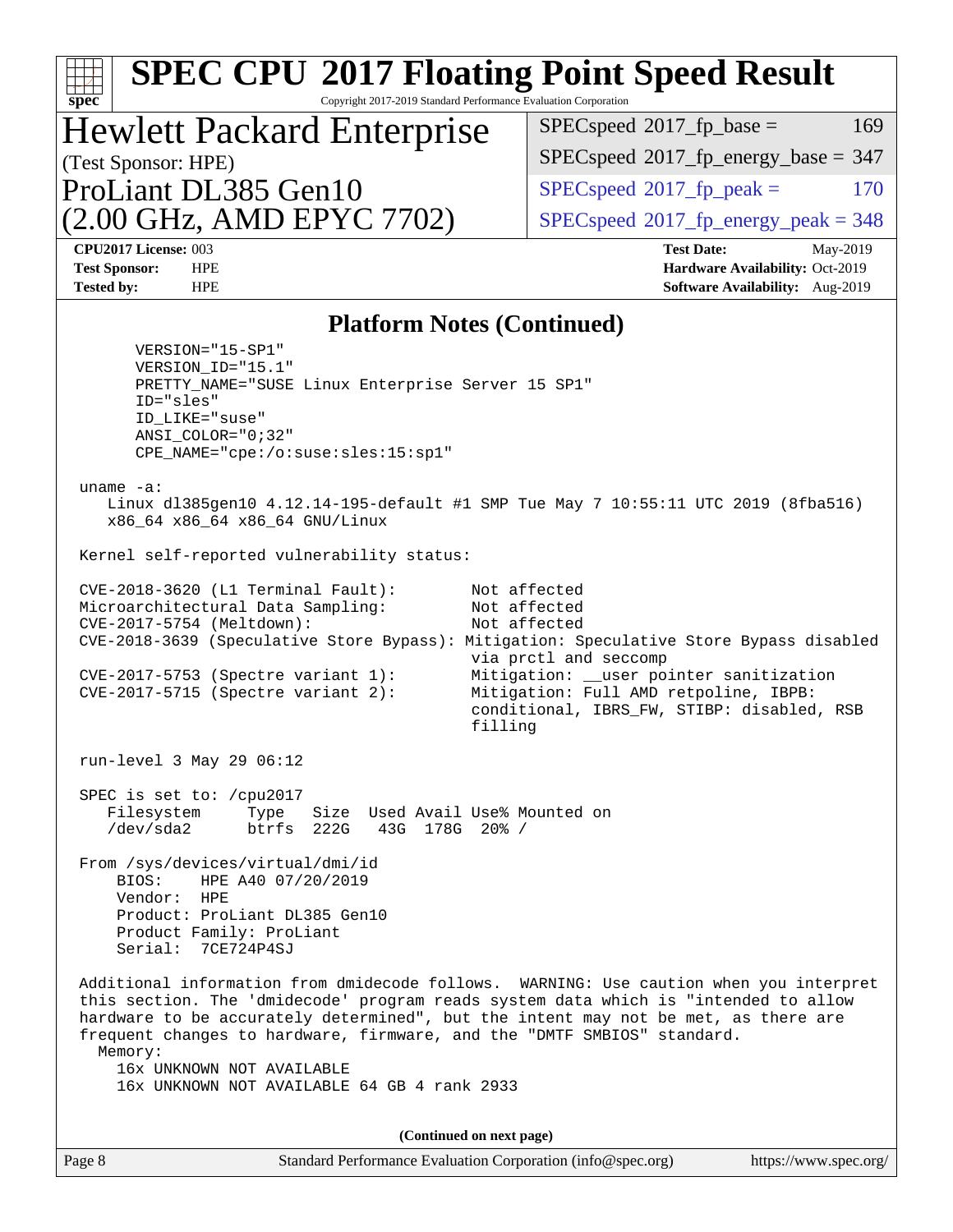| <b>SPEC CPU®2017 Floating Point Speed Result</b><br>spec <sup>®</sup><br>Copyright 2017-2019 Standard Performance Evaluation Corporation                                                                                                                                                                                                                                                                                                                                                                                                                                                                                                                                                                                                                                                                                                                                                                                       |                                                                                                            |  |  |  |  |  |  |
|--------------------------------------------------------------------------------------------------------------------------------------------------------------------------------------------------------------------------------------------------------------------------------------------------------------------------------------------------------------------------------------------------------------------------------------------------------------------------------------------------------------------------------------------------------------------------------------------------------------------------------------------------------------------------------------------------------------------------------------------------------------------------------------------------------------------------------------------------------------------------------------------------------------------------------|------------------------------------------------------------------------------------------------------------|--|--|--|--|--|--|
| $SPEC speed^{\circ}2017$ fp base =<br>169<br><b>Hewlett Packard Enterprise</b>                                                                                                                                                                                                                                                                                                                                                                                                                                                                                                                                                                                                                                                                                                                                                                                                                                                 |                                                                                                            |  |  |  |  |  |  |
| (Test Sponsor: HPE)                                                                                                                                                                                                                                                                                                                                                                                                                                                                                                                                                                                                                                                                                                                                                                                                                                                                                                            | $SPEC speed^{\circ}2017$ fp energy base = 347                                                              |  |  |  |  |  |  |
| ProLiant DL385 Gen10                                                                                                                                                                                                                                                                                                                                                                                                                                                                                                                                                                                                                                                                                                                                                                                                                                                                                                           | $SPEC speed^{\circ}2017$ _fp_peak =<br>170                                                                 |  |  |  |  |  |  |
| (2.00 GHz, AMD EPYC 7702)                                                                                                                                                                                                                                                                                                                                                                                                                                                                                                                                                                                                                                                                                                                                                                                                                                                                                                      | $SPEC speed^{\circ}2017\_fp\_energy\_peak = 348$                                                           |  |  |  |  |  |  |
| CPU2017 License: 003<br><b>Test Sponsor:</b><br><b>HPE</b><br><b>Tested by:</b><br><b>HPE</b>                                                                                                                                                                                                                                                                                                                                                                                                                                                                                                                                                                                                                                                                                                                                                                                                                                  | <b>Test Date:</b><br>May-2019<br>Hardware Availability: Oct-2019<br><b>Software Availability:</b> Aug-2019 |  |  |  |  |  |  |
| <b>Platform Notes (Continued)</b>                                                                                                                                                                                                                                                                                                                                                                                                                                                                                                                                                                                                                                                                                                                                                                                                                                                                                              |                                                                                                            |  |  |  |  |  |  |
| (End of data from sysinfo program)                                                                                                                                                                                                                                                                                                                                                                                                                                                                                                                                                                                                                                                                                                                                                                                                                                                                                             |                                                                                                            |  |  |  |  |  |  |
| <b>Power Settings Notes</b>                                                                                                                                                                                                                                                                                                                                                                                                                                                                                                                                                                                                                                                                                                                                                                                                                                                                                                    |                                                                                                            |  |  |  |  |  |  |
| PTDaemon to measure power and temperature was run on a ProLiant DL360 Gen9 as a controller<br>with 2x Intel Xeon E5-2660 v3 CPU and 128 GB of memory using Windows Server 2012 R2.<br>Power management in the OS was disabled by setting Linux CPU governor to performance for all cores:<br>cpupower frequency-set -r -g performance<br>Power management in the BIOS was default except for any settings mentioned in BIOS Configuration.<br>No power management settings were set in the management firmware.<br>The Embedded SATA controller was the HPE Smart Array S100i SR Gen10 SW RAID.<br>The system was configured with 3 drive cage blanks, 6 High Performance Fans,<br>16 DIMM blanks, 2 high performance heatsinks (882098-B21) and baffles that fit over<br>the high performance heatsinks in order to produce correct airflow and cooling.<br>The run was started and observed through the management firmware. |                                                                                                            |  |  |  |  |  |  |
| <b>Compiler Version Notes</b>                                                                                                                                                                                                                                                                                                                                                                                                                                                                                                                                                                                                                                                                                                                                                                                                                                                                                                  |                                                                                                            |  |  |  |  |  |  |
| 619.1bm_s(base, peak) 638.imagick_s(base, peak)<br>C<br>644.nab_s(base, peak)                                                                                                                                                                                                                                                                                                                                                                                                                                                                                                                                                                                                                                                                                                                                                                                                                                                  |                                                                                                            |  |  |  |  |  |  |
| AOCC.LLVM.2.0.0.B191.2019_07_19 clang version 8.0.0 (CLANG: Jenkins<br>AOCC_2_0_0-Build#191) (based on LLVM AOCC.LLVM.2.0.0.B191.2019_07_19)<br>Target: x86_64-unknown-linux-gnu<br>Thread model: posix<br>InstalledDir: /sppo/dev/compilers/aocc-compiler-2.0.0/bin<br>_________________________________                                                                                                                                                                                                                                                                                                                                                                                                                                                                                                                                                                                                                      |                                                                                                            |  |  |  |  |  |  |
| $C++$ , C, Fortran   607.cactuBSSN_s(base, peak)                                                                                                                                                                                                                                                                                                                                                                                                                                                                                                                                                                                                                                                                                                                                                                                                                                                                               |                                                                                                            |  |  |  |  |  |  |
| -------------------------------<br>AOCC.LLVM.2.0.0.B191.2019_07_19 clang version 8.0.0 (CLANG: Jenkins<br>AOCC_2_0_0-Build#191) (based on LLVM AOCC.LLVM.2.0.0.B191.2019_07_19)                                                                                                                                                                                                                                                                                                                                                                                                                                                                                                                                                                                                                                                                                                                                                |                                                                                                            |  |  |  |  |  |  |

|        | AOCC.LLVM.2.0.0.B191.2019 07 19 clang version 8.0.0 (CLANG: Jenkins |                       |
|--------|---------------------------------------------------------------------|-----------------------|
|        | (Continued on next page)                                            |                       |
| Page 9 | Standard Performance Evaluation Corporation (info@spec.org)         | https://www.spec.org/ |

Target: x86\_64-unknown-linux-gnu

Target: x86\_64-unknown-linux-gnu

InstalledDir: /sppo/dev/compilers/aocc-compiler-2.0.0/bin

InstalledDir: /sppo/dev/compilers/aocc-compiler-2.0.0/bin

AOCC.LLVM.2.0.0.B191.2019\_07\_19 clang version 8.0.0 (CLANG: Jenkins

AOCC\_2\_0\_0-Build#191) (based on LLVM AOCC.LLVM.2.0.0.B191.2019\_07\_19)

Thread model: posix

Thread model: posix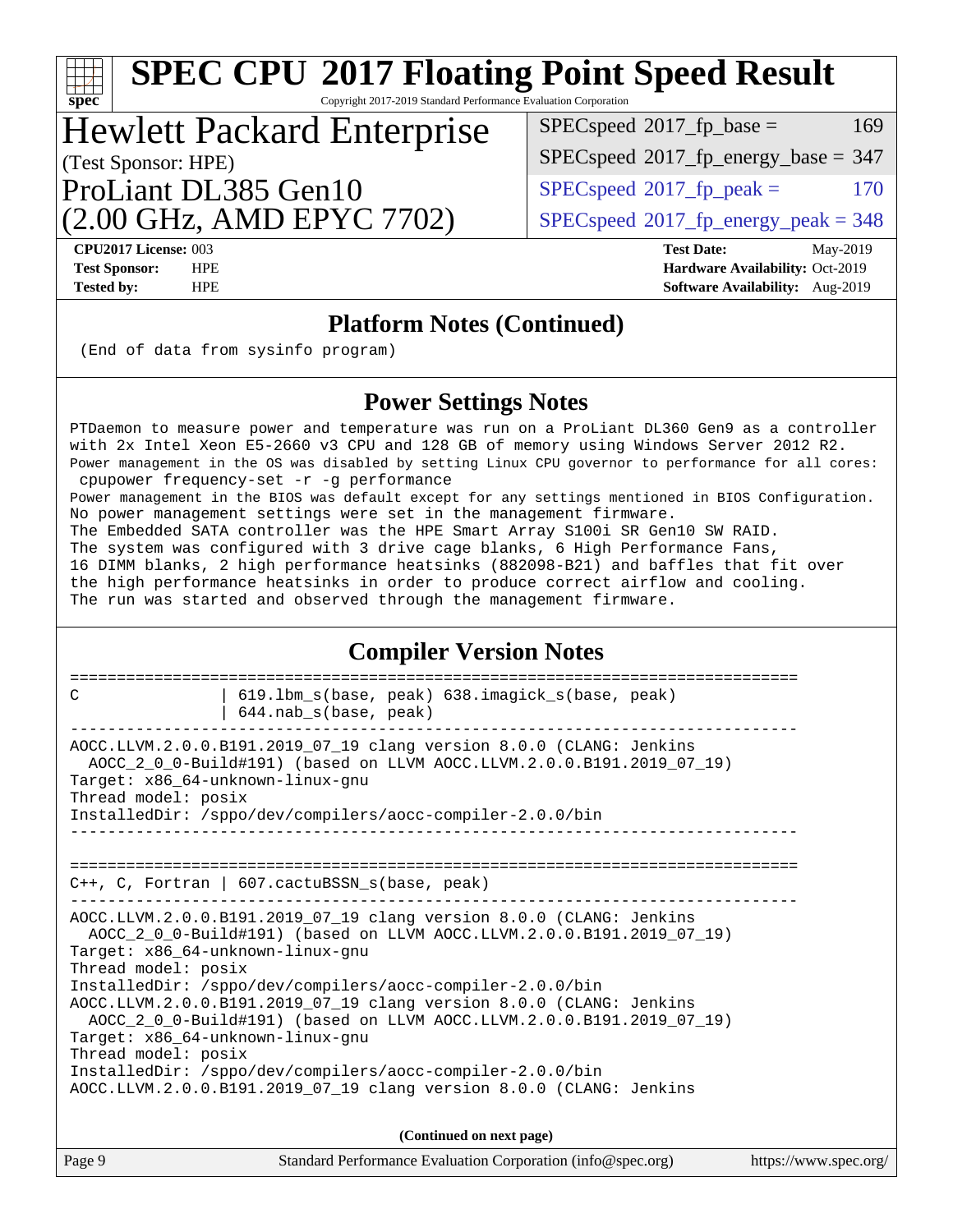|                                                                                                                                                                                                                                                                                                                                             | <b>SPEC CPU®2017 Floating Point Speed Result</b>                                                    |  |  |  |  |  |
|---------------------------------------------------------------------------------------------------------------------------------------------------------------------------------------------------------------------------------------------------------------------------------------------------------------------------------------------|-----------------------------------------------------------------------------------------------------|--|--|--|--|--|
| Copyright 2017-2019 Standard Performance Evaluation Corporation<br>$spec^*$                                                                                                                                                                                                                                                                 |                                                                                                     |  |  |  |  |  |
| <b>Hewlett Packard Enterprise</b>                                                                                                                                                                                                                                                                                                           | 169<br>$SPEC speed^{\circ}2017$ fp base =                                                           |  |  |  |  |  |
| (Test Sponsor: HPE)                                                                                                                                                                                                                                                                                                                         | $SPEC speed^{\circ}2017$ fp energy base = 347                                                       |  |  |  |  |  |
| ProLiant DL385 Gen10                                                                                                                                                                                                                                                                                                                        | $SPEC speed^{\circ}2017$ _fp_peak =<br>170                                                          |  |  |  |  |  |
| (2.00 GHz, AMD EPYC 7702)                                                                                                                                                                                                                                                                                                                   | $SPEC speed^{\circ}2017\_fp\_energy\_peak = 348$                                                    |  |  |  |  |  |
| CPU2017 License: 003<br><b>Test Sponsor:</b><br><b>HPE</b><br><b>Tested by:</b><br><b>HPE</b>                                                                                                                                                                                                                                               | <b>Test Date:</b><br>May-2019<br>Hardware Availability: Oct-2019<br>Software Availability: Aug-2019 |  |  |  |  |  |
| <b>Compiler Version Notes (Continued)</b>                                                                                                                                                                                                                                                                                                   |                                                                                                     |  |  |  |  |  |
| AOCC_2_0_0-Build#191) (based on LLVM AOCC.LLVM.2.0.0.B191.2019_07_19)<br>Target: x86_64-unknown-linux-gnu<br>Thread model: posix<br>InstalledDir: /sppo/dev/compilers/aocc-compiler-2.0.0/bin                                                                                                                                               |                                                                                                     |  |  |  |  |  |
| 603.bwaves_s(base, peak) 649.fotonik3d_s(base, peak)<br>Fortran<br>654.roms_s(base, peak)                                                                                                                                                                                                                                                   |                                                                                                     |  |  |  |  |  |
| AOCC.LLVM.2.0.0.B191.2019_07_19 clang version 8.0.0 (CLANG: Jenkins<br>AOCC_2_0_0-Build#191) (based on LLVM AOCC.LLVM.2.0.0.B191.2019_07_19)<br>Target: x86_64-unknown-linux-gnu<br>Thread model: posix<br>InstalledDir: /sppo/dev/compilers/aocc-compiler-2.0.0/bin                                                                        |                                                                                                     |  |  |  |  |  |
| 621.wrf_s(base, peak) 627.cam4_s(base, peak)<br>Fortran, C<br>628.pop2_s(base, peak)                                                                                                                                                                                                                                                        |                                                                                                     |  |  |  |  |  |
| AOCC.LLVM.2.0.0.B191.2019_07_19 clang version 8.0.0 (CLANG: Jenkins<br>AOCC_2_0_0-Build#191) (based on LLVM AOCC.LLVM.2.0.0.B191.2019_07_19)<br>Target: x86_64-unknown-linux-gnu<br>Thread model: posix<br>InstalledDir: /sppo/dev/compilers/aocc-compiler-2.0.0/bin<br>AOCC.LLVM.2.0.0.B191.2019_07_19 clang version 8.0.0 (CLANG: Jenkins |                                                                                                     |  |  |  |  |  |
| AOCC_2_0_0-Build#191) (based on LLVM AOCC.LLVM.2.0.0.B191.2019_07_19)<br>Target: x86_64-unknown-linux-gnu<br>Thread model: posix<br>InstalledDir: /sppo/dev/compilers/aocc-compiler-2.0.0/bin                                                                                                                                               |                                                                                                     |  |  |  |  |  |
| <b>Base Compiler Invocation</b>                                                                                                                                                                                                                                                                                                             |                                                                                                     |  |  |  |  |  |
| C benchmarks:<br>clang                                                                                                                                                                                                                                                                                                                      |                                                                                                     |  |  |  |  |  |
| Fortran benchmarks:<br>flang                                                                                                                                                                                                                                                                                                                |                                                                                                     |  |  |  |  |  |
| Benchmarks using both Fortran and C:<br>flang clang                                                                                                                                                                                                                                                                                         |                                                                                                     |  |  |  |  |  |
| (Continued on next page)                                                                                                                                                                                                                                                                                                                    |                                                                                                     |  |  |  |  |  |
| Page 10<br>Standard Performance Evaluation Corporation (info@spec.org)                                                                                                                                                                                                                                                                      | https://www.spec.org/                                                                               |  |  |  |  |  |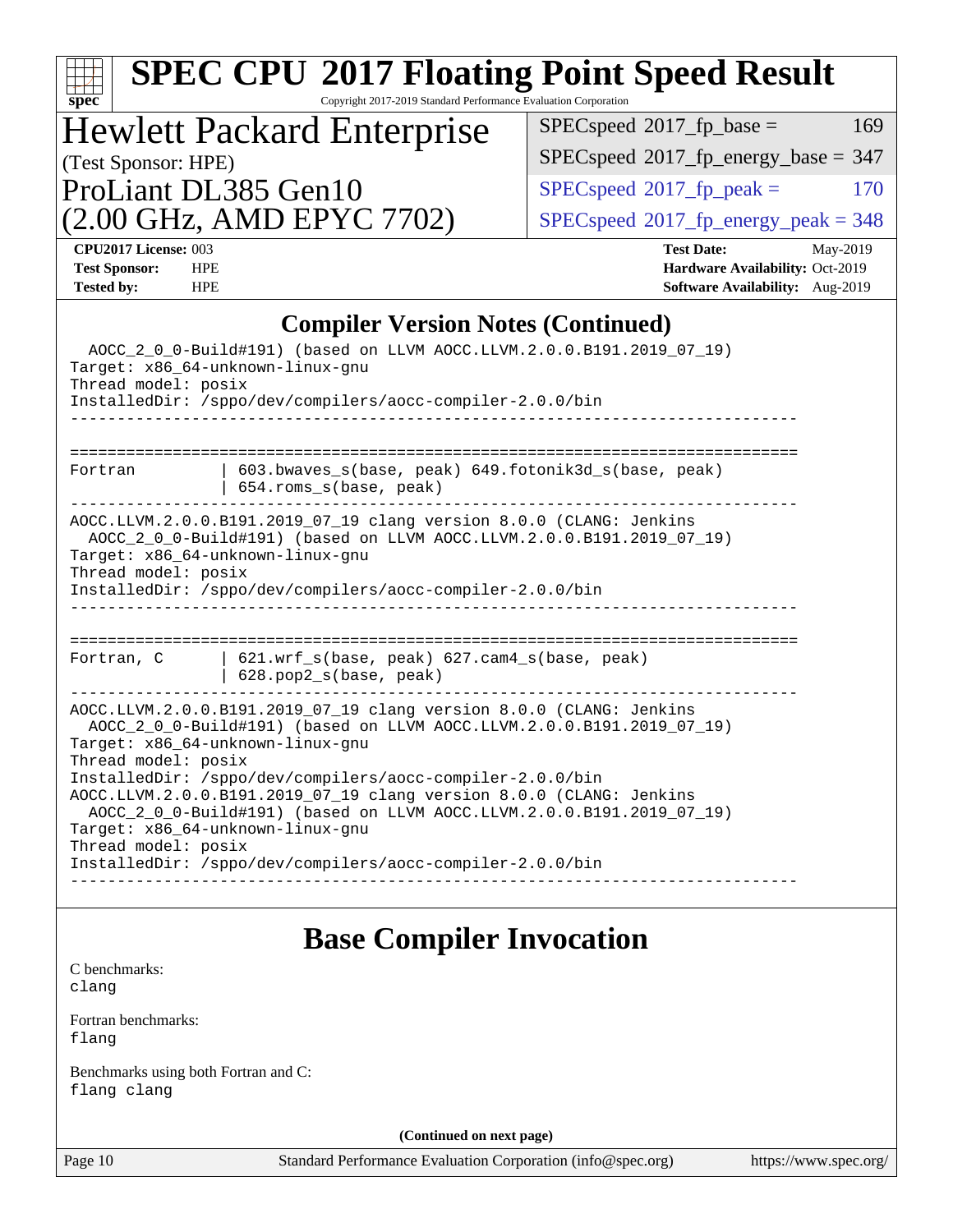| SPEC CPU®2017 Floating Point Speed Result |
|-------------------------------------------|
|                                           |

Copyright 2017-2019 Standard Performance Evaluation Corporation

## (Test Sponsor: HPE) Hewlett Packard Enterprise

(2.00 GHz, AMD EPYC 7702) ProLiant DL385 Gen10

 $SPEC speed^{\circ}2017\_fp\_base = 169$ 

 $SPEC speed$ <sup>®</sup> $2017$ \_fp\_energy\_base = 347

 $SPEC speed^{\circ}2017$  fp peak = 170

 $SPEC speed<sup>®</sup>2017<sub>__</sub>fp<sub>__</sub>energy<sub>__</sub>peak = 348$ 

**[spec](http://www.spec.org/)**

**[CPU2017 License:](http://www.spec.org/auto/cpu2017/Docs/result-fields.html#CPU2017License)** 003 **[Test Date:](http://www.spec.org/auto/cpu2017/Docs/result-fields.html#TestDate)** May-2019 **[Test Sponsor:](http://www.spec.org/auto/cpu2017/Docs/result-fields.html#TestSponsor)** HPE **[Hardware Availability:](http://www.spec.org/auto/cpu2017/Docs/result-fields.html#HardwareAvailability)** Oct-2019 **[Tested by:](http://www.spec.org/auto/cpu2017/Docs/result-fields.html#Testedby)** HPE **HPE [Software Availability:](http://www.spec.org/auto/cpu2017/Docs/result-fields.html#SoftwareAvailability)** Aug-2019

## **[Base Compiler Invocation \(Continued\)](http://www.spec.org/auto/cpu2017/Docs/result-fields.html#BaseCompilerInvocation)**

[Benchmarks using Fortran, C, and C++:](http://www.spec.org/auto/cpu2017/Docs/result-fields.html#BenchmarksusingFortranCandCXX) [clang++](http://www.spec.org/cpu2017/results/res2019q3/cpu2017-20190903-17795.flags.html#user_CC_CXX_FCbase_clang-cpp) [clang](http://www.spec.org/cpu2017/results/res2019q3/cpu2017-20190903-17795.flags.html#user_CC_CXX_FCbase_clang-c) [flang](http://www.spec.org/cpu2017/results/res2019q3/cpu2017-20190903-17795.flags.html#user_CC_CXX_FCbase_flang)

## **[Base Portability Flags](http://www.spec.org/auto/cpu2017/Docs/result-fields.html#BasePortabilityFlags)**

 603.bwaves\_s: [-DSPEC\\_LP64](http://www.spec.org/cpu2017/results/res2019q3/cpu2017-20190903-17795.flags.html#suite_baseEXTRA_PORTABILITY603_bwaves_s_DSPEC_LP64) 607.cactuBSSN\_s: [-DSPEC\\_LP64](http://www.spec.org/cpu2017/results/res2019q3/cpu2017-20190903-17795.flags.html#suite_baseEXTRA_PORTABILITY607_cactuBSSN_s_DSPEC_LP64) 619.lbm\_s: [-DSPEC\\_LP64](http://www.spec.org/cpu2017/results/res2019q3/cpu2017-20190903-17795.flags.html#suite_baseEXTRA_PORTABILITY619_lbm_s_DSPEC_LP64) 621.wrf\_s: [-DSPEC\\_CASE\\_FLAG](http://www.spec.org/cpu2017/results/res2019q3/cpu2017-20190903-17795.flags.html#b621.wrf_s_baseCPORTABILITY_DSPEC_CASE_FLAG) [-Mbyteswapio](http://www.spec.org/cpu2017/results/res2019q3/cpu2017-20190903-17795.flags.html#user_baseFPORTABILITY621_wrf_s_F-mbyteswapio_543c39ce38db59bcbc3b888917ef58c313007ae1c27520b689e012995ae261114051d1d5efcb4182d175ce22a6a15532d3a9999882dd2c360e6d853f41da6883) [-DSPEC\\_LP64](http://www.spec.org/cpu2017/results/res2019q3/cpu2017-20190903-17795.flags.html#suite_baseEXTRA_PORTABILITY621_wrf_s_DSPEC_LP64) 627.cam4\_s: [-DSPEC\\_CASE\\_FLAG](http://www.spec.org/cpu2017/results/res2019q3/cpu2017-20190903-17795.flags.html#b627.cam4_s_basePORTABILITY_DSPEC_CASE_FLAG) [-DSPEC\\_LP64](http://www.spec.org/cpu2017/results/res2019q3/cpu2017-20190903-17795.flags.html#suite_baseEXTRA_PORTABILITY627_cam4_s_DSPEC_LP64) 628.pop2\_s: [-DSPEC\\_CASE\\_FLAG](http://www.spec.org/cpu2017/results/res2019q3/cpu2017-20190903-17795.flags.html#b628.pop2_s_baseCPORTABILITY_DSPEC_CASE_FLAG) [-Mbyteswapio](http://www.spec.org/cpu2017/results/res2019q3/cpu2017-20190903-17795.flags.html#user_baseFPORTABILITY628_pop2_s_F-mbyteswapio_543c39ce38db59bcbc3b888917ef58c313007ae1c27520b689e012995ae261114051d1d5efcb4182d175ce22a6a15532d3a9999882dd2c360e6d853f41da6883) [-DSPEC\\_LP64](http://www.spec.org/cpu2017/results/res2019q3/cpu2017-20190903-17795.flags.html#suite_baseEXTRA_PORTABILITY628_pop2_s_DSPEC_LP64) 638.imagick\_s: [-DSPEC\\_LP64](http://www.spec.org/cpu2017/results/res2019q3/cpu2017-20190903-17795.flags.html#suite_baseEXTRA_PORTABILITY638_imagick_s_DSPEC_LP64) 644.nab\_s: [-DSPEC\\_LP64](http://www.spec.org/cpu2017/results/res2019q3/cpu2017-20190903-17795.flags.html#suite_baseEXTRA_PORTABILITY644_nab_s_DSPEC_LP64) 649.fotonik3d\_s: [-DSPEC\\_LP64](http://www.spec.org/cpu2017/results/res2019q3/cpu2017-20190903-17795.flags.html#suite_baseEXTRA_PORTABILITY649_fotonik3d_s_DSPEC_LP64) 654.roms\_s: [-DSPEC\\_LP64](http://www.spec.org/cpu2017/results/res2019q3/cpu2017-20190903-17795.flags.html#suite_baseEXTRA_PORTABILITY654_roms_s_DSPEC_LP64)

## **[Base Optimization Flags](http://www.spec.org/auto/cpu2017/Docs/result-fields.html#BaseOptimizationFlags)**

#### [C benchmarks](http://www.spec.org/auto/cpu2017/Docs/result-fields.html#Cbenchmarks):

[-flto](http://www.spec.org/cpu2017/results/res2019q3/cpu2017-20190903-17795.flags.html#user_CCbase_aocc-flto) [-Wl,-mllvm -Wl,-function-specialize](http://www.spec.org/cpu2017/results/res2019q3/cpu2017-20190903-17795.flags.html#user_CCbase_F-function-specialize_7e7e661e57922243ee67c9a1251cb8910e607325179a0ce7f2884e09a6f5d4a5ef0ae4f37e8a2a11c95fc48e931f06dc2b6016f14b511fcb441e048bef1b065a) [-Wl,-mllvm -Wl,-region-vectorize](http://www.spec.org/cpu2017/results/res2019q3/cpu2017-20190903-17795.flags.html#user_CCbase_F-region-vectorize_fb6c6b5aa293c88efc6c7c2b52b20755e943585b1fe8658c35afef78727fff56e1a56891413c30e36b8e2a6f9a71126986319243e80eb6110b78b288f533c52b) [-Wl,-mllvm -Wl,-vector-library=LIBMVEC](http://www.spec.org/cpu2017/results/res2019q3/cpu2017-20190903-17795.flags.html#user_CCbase_F-use-vector-library_0a14b27fae317f283640384a31f7bfcc2bd4c1d0b5cfc618a3a430800c9b20217b00f61303eff223a3251b4f06ffbc9739dc5296db9d1fbb9ad24a3939d86d66) [-Wl,-mllvm -Wl,-reduce-array-computations=3](http://www.spec.org/cpu2017/results/res2019q3/cpu2017-20190903-17795.flags.html#user_CCbase_F-reduce-array-computations_b882aefe7a5dda4e33149f6299762b9a720dace3e498e13756f4c04e5a19edf5315c1f3993de2e61ec41e8c206231f84e05da7040e1bb5d69ba27d10a12507e4) [-O3](http://www.spec.org/cpu2017/results/res2019q3/cpu2017-20190903-17795.flags.html#user_CCbase_F-O3) [-ffast-math](http://www.spec.org/cpu2017/results/res2019q3/cpu2017-20190903-17795.flags.html#user_CCbase_aocc-ffast-math) [-march=znver2](http://www.spec.org/cpu2017/results/res2019q3/cpu2017-20190903-17795.flags.html#user_CCbase_aocc-march_3e2e19cff2eeef60c5d90b059483627c9ea47eca6d66670dbd53f9185f6439e27eb5e104cf773e9e8ab18c8842ce63e461a3e948d0214bd567ef3ade411bf467) [-fstruct-layout=3](http://www.spec.org/cpu2017/results/res2019q3/cpu2017-20190903-17795.flags.html#user_CCbase_F-struct-layout) [-mllvm -unroll-threshold=50](http://www.spec.org/cpu2017/results/res2019q3/cpu2017-20190903-17795.flags.html#user_CCbase_F-unroll-threshold_458874500b2c105d6d5cb4d7a611c40e2b16e9e3d26b355fea72d644c3673b4de4b3932662f0ed3dbec75c491a13da2d2ca81180bd779dc531083ef1e1e549dc) [-fremap-arrays](http://www.spec.org/cpu2017/results/res2019q3/cpu2017-20190903-17795.flags.html#user_CCbase_F-fremap-arrays) [-mllvm -function-specialize](http://www.spec.org/cpu2017/results/res2019q3/cpu2017-20190903-17795.flags.html#user_CCbase_F-function-specialize_233b3bdba86027f1b094368157e481c5bc59f40286dc25bfadc1858dcd5745c24fd30d5f188710db7fea399bcc9f44a80b3ce3aacc70a8870250c3ae5e1f35b8) [-mllvm -enable-gvn-hoist](http://www.spec.org/cpu2017/results/res2019q3/cpu2017-20190903-17795.flags.html#user_CCbase_F-enable-gvn-hoist_e5856354646dd6ca1333a0ad99b817e4cf8932b91b82809fd8fd47ceff7b22a89eba5c98fd3e3fa5200368fd772cec3dd56abc3c8f7b655a71b9f9848dddedd5) [-mllvm -reduce-array-computations=3](http://www.spec.org/cpu2017/results/res2019q3/cpu2017-20190903-17795.flags.html#user_CCbase_F-reduce-array-computations_aceadb8604558b566e0e3a0d7a3c1533923dd1fa0889614e16288028922629a28d5695c24d3b3be4306b1e311c54317dfffe3a2e57fbcaabc737a1798de39145) [-mllvm -global-vectorize-slp](http://www.spec.org/cpu2017/results/res2019q3/cpu2017-20190903-17795.flags.html#user_CCbase_F-global-vectorize-slp_a3935e8627af4ced727033b1ffd4db27f4d541a363d28d82bf4c2925fb3a0fd4115d6e42d13a2829f9e024d6608eb67a85cb49770f2da5c5ac8dbc737afad603) [-mllvm -vector-library=LIBMVEC](http://www.spec.org/cpu2017/results/res2019q3/cpu2017-20190903-17795.flags.html#user_CCbase_F-use-vector-library_e584e20b4f7ec96aa109254b65d8e01d864f3d68580371b9d93ed7c338191d4cfce20c3c864632264effc6bbe4c7c38153d02096a342ee92501c4a53204a7871) [-mllvm -inline-threshold=1000](http://www.spec.org/cpu2017/results/res2019q3/cpu2017-20190903-17795.flags.html#user_CCbase_dragonegg-llvm-inline-threshold_b7832241b0a6397e4ecdbaf0eb7defdc10f885c2a282fa3240fdc99844d543fda39cf8a4a9dccf68cf19b5438ac3b455264f478df15da0f4988afa40d8243bab) [-flv-function-specialization](http://www.spec.org/cpu2017/results/res2019q3/cpu2017-20190903-17795.flags.html#user_CCbase_F-flv-function-specialization) [-z muldefs](http://www.spec.org/cpu2017/results/res2019q3/cpu2017-20190903-17795.flags.html#user_CCbase_aocc-muldefs) [-DSPEC\\_OPENMP](http://www.spec.org/cpu2017/results/res2019q3/cpu2017-20190903-17795.flags.html#suite_CCbase_DSPEC_OPENMP) [-fopenmp](http://www.spec.org/cpu2017/results/res2019q3/cpu2017-20190903-17795.flags.html#user_CCbase_aocc-fopenmp) [-DUSE\\_OPENMP](http://www.spec.org/cpu2017/results/res2019q3/cpu2017-20190903-17795.flags.html#user_CCbase_F-DUSE_OPENMP) [-fopenmp=libomp](http://www.spec.org/cpu2017/results/res2019q3/cpu2017-20190903-17795.flags.html#user_CCbase_aocc-fopenmp_3eb6ab80166bcc84161ff8c20c8d5bc344f88119f45620444596454f7d72e99b7a0ceefc2d1b4d190bd07306bbfdfc20f11f5a2dc69c9b03c72239f8406741c3) [-lomp](http://www.spec.org/cpu2017/results/res2019q3/cpu2017-20190903-17795.flags.html#user_CCbase_F-lomp) [-lpthread](http://www.spec.org/cpu2017/results/res2019q3/cpu2017-20190903-17795.flags.html#user_CCbase_F-lpthread) [-ldl](http://www.spec.org/cpu2017/results/res2019q3/cpu2017-20190903-17795.flags.html#user_CCbase_F-ldl) [-lmvec](http://www.spec.org/cpu2017/results/res2019q3/cpu2017-20190903-17795.flags.html#user_CCbase_F-lmvec) [-lamdlibm](http://www.spec.org/cpu2017/results/res2019q3/cpu2017-20190903-17795.flags.html#user_CCbase_F-lamdlibm) [-ljemalloc](http://www.spec.org/cpu2017/results/res2019q3/cpu2017-20190903-17795.flags.html#user_CCbase_jemalloc-lib) [-lflang](http://www.spec.org/cpu2017/results/res2019q3/cpu2017-20190903-17795.flags.html#user_CCbase_F-lflang)

#### [Fortran benchmarks](http://www.spec.org/auto/cpu2017/Docs/result-fields.html#Fortranbenchmarks):

[-flto](http://www.spec.org/cpu2017/results/res2019q3/cpu2017-20190903-17795.flags.html#user_FCbase_aocc-flto) [-Wl,-mllvm -Wl,-function-specialize](http://www.spec.org/cpu2017/results/res2019q3/cpu2017-20190903-17795.flags.html#user_FCbase_F-function-specialize_7e7e661e57922243ee67c9a1251cb8910e607325179a0ce7f2884e09a6f5d4a5ef0ae4f37e8a2a11c95fc48e931f06dc2b6016f14b511fcb441e048bef1b065a) [-Wl,-mllvm -Wl,-region-vectorize](http://www.spec.org/cpu2017/results/res2019q3/cpu2017-20190903-17795.flags.html#user_FCbase_F-region-vectorize_fb6c6b5aa293c88efc6c7c2b52b20755e943585b1fe8658c35afef78727fff56e1a56891413c30e36b8e2a6f9a71126986319243e80eb6110b78b288f533c52b) [-Wl,-mllvm -Wl,-vector-library=LIBMVEC](http://www.spec.org/cpu2017/results/res2019q3/cpu2017-20190903-17795.flags.html#user_FCbase_F-use-vector-library_0a14b27fae317f283640384a31f7bfcc2bd4c1d0b5cfc618a3a430800c9b20217b00f61303eff223a3251b4f06ffbc9739dc5296db9d1fbb9ad24a3939d86d66) [-Wl,-mllvm -Wl,-reduce-array-computations=3](http://www.spec.org/cpu2017/results/res2019q3/cpu2017-20190903-17795.flags.html#user_FCbase_F-reduce-array-computations_b882aefe7a5dda4e33149f6299762b9a720dace3e498e13756f4c04e5a19edf5315c1f3993de2e61ec41e8c206231f84e05da7040e1bb5d69ba27d10a12507e4) [-O3](http://www.spec.org/cpu2017/results/res2019q3/cpu2017-20190903-17795.flags.html#user_FCbase_F-O3) [-march=znver2](http://www.spec.org/cpu2017/results/res2019q3/cpu2017-20190903-17795.flags.html#user_FCbase_aocc-march_3e2e19cff2eeef60c5d90b059483627c9ea47eca6d66670dbd53f9185f6439e27eb5e104cf773e9e8ab18c8842ce63e461a3e948d0214bd567ef3ade411bf467) [-funroll-loops](http://www.spec.org/cpu2017/results/res2019q3/cpu2017-20190903-17795.flags.html#user_FCbase_aocc-unroll-loops) [-Mrecursive](http://www.spec.org/cpu2017/results/res2019q3/cpu2017-20190903-17795.flags.html#user_FCbase_F-mrecursive_20a145d63f12d5750a899e17d4450b5b8b40330a9bb4af13688ca650e6fb30857bbbe44fb35cdbb895df6e5b2769de0a0d7659f51ff17acfbef6febafec4023f) [-mllvm -vector-library=LIBMVEC](http://www.spec.org/cpu2017/results/res2019q3/cpu2017-20190903-17795.flags.html#user_FCbase_F-use-vector-library_e584e20b4f7ec96aa109254b65d8e01d864f3d68580371b9d93ed7c338191d4cfce20c3c864632264effc6bbe4c7c38153d02096a342ee92501c4a53204a7871) [-z muldefs](http://www.spec.org/cpu2017/results/res2019q3/cpu2017-20190903-17795.flags.html#user_FCbase_aocc-muldefs) [-Kieee](http://www.spec.org/cpu2017/results/res2019q3/cpu2017-20190903-17795.flags.html#user_FCbase_F-kieee) [-fno-finite-math-only](http://www.spec.org/cpu2017/results/res2019q3/cpu2017-20190903-17795.flags.html#user_FCbase_aocc-fno-finite-math-only) [-DSPEC\\_OPENMP](http://www.spec.org/cpu2017/results/res2019q3/cpu2017-20190903-17795.flags.html#suite_FCbase_DSPEC_OPENMP) [-fopenmp](http://www.spec.org/cpu2017/results/res2019q3/cpu2017-20190903-17795.flags.html#user_FCbase_aocc-fopenmp) [-DUSE\\_OPENMP](http://www.spec.org/cpu2017/results/res2019q3/cpu2017-20190903-17795.flags.html#user_FCbase_F-DUSE_OPENMP) [-fopenmp=libomp](http://www.spec.org/cpu2017/results/res2019q3/cpu2017-20190903-17795.flags.html#user_FCbase_aocc-fopenmp_3eb6ab80166bcc84161ff8c20c8d5bc344f88119f45620444596454f7d72e99b7a0ceefc2d1b4d190bd07306bbfdfc20f11f5a2dc69c9b03c72239f8406741c3) [-lomp](http://www.spec.org/cpu2017/results/res2019q3/cpu2017-20190903-17795.flags.html#user_FCbase_F-lomp) [-lpthread](http://www.spec.org/cpu2017/results/res2019q3/cpu2017-20190903-17795.flags.html#user_FCbase_F-lpthread) [-ldl](http://www.spec.org/cpu2017/results/res2019q3/cpu2017-20190903-17795.flags.html#user_FCbase_F-ldl) [-lmvec](http://www.spec.org/cpu2017/results/res2019q3/cpu2017-20190903-17795.flags.html#user_FCbase_F-lmvec) [-lamdlibm](http://www.spec.org/cpu2017/results/res2019q3/cpu2017-20190903-17795.flags.html#user_FCbase_F-lamdlibm) [-ljemalloc](http://www.spec.org/cpu2017/results/res2019q3/cpu2017-20190903-17795.flags.html#user_FCbase_jemalloc-lib)

**(Continued on next page)**

| Page 11 | Standard Performance Evaluation Corporation (info@spec.org) | https://www.spec.org/ |
|---------|-------------------------------------------------------------|-----------------------|
|---------|-------------------------------------------------------------|-----------------------|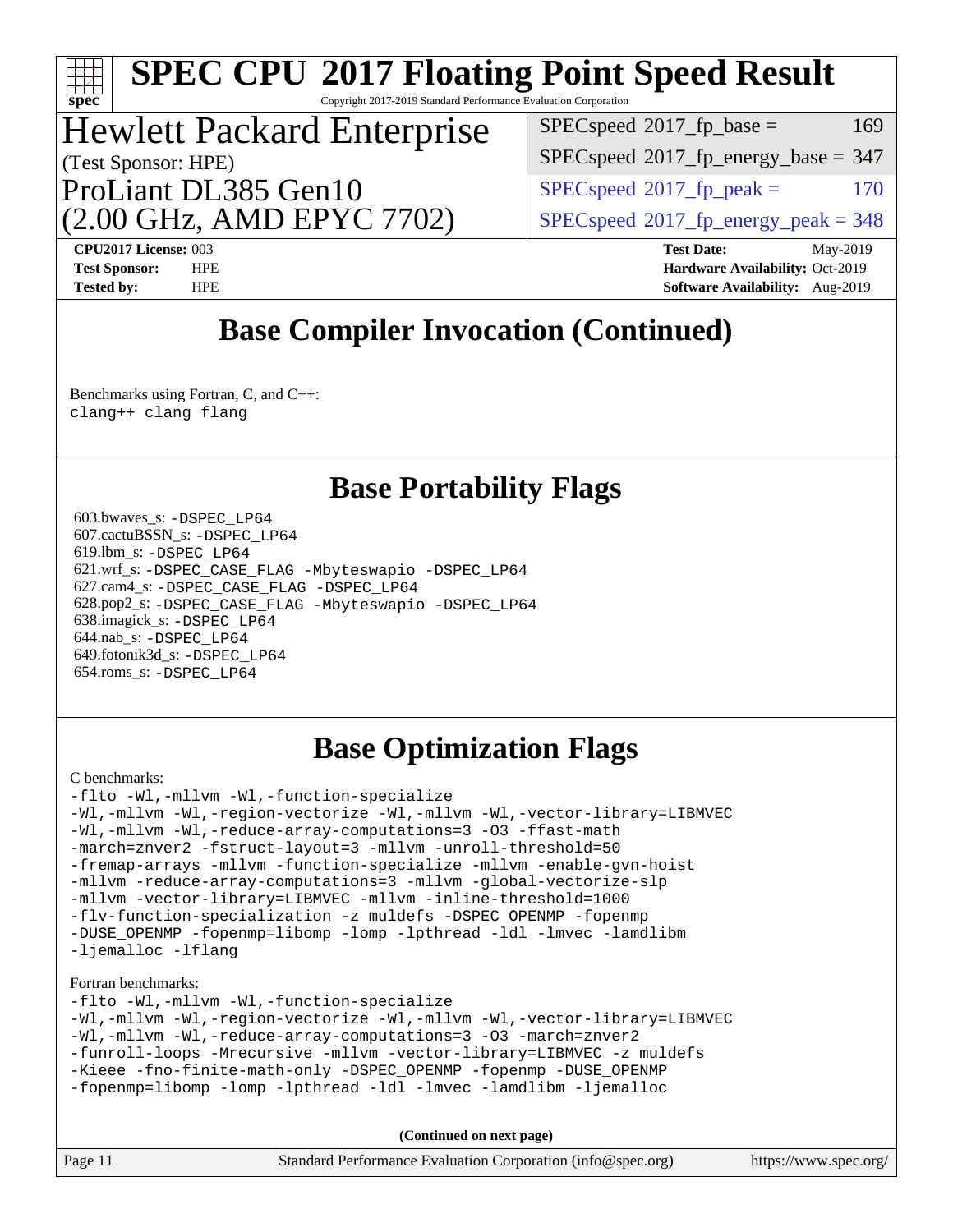| <b>SPEC CPU®2017 Floating Point Speed Result</b><br>Copyright 2017-2019 Standard Performance Evaluation Corporation<br>spec <sup>®</sup>                                                                                                                                                                                                                                                                                                                                                                                                                                                                                                                                                                                                                                                                                                                                           |                                                                                                     |  |  |  |  |  |
|------------------------------------------------------------------------------------------------------------------------------------------------------------------------------------------------------------------------------------------------------------------------------------------------------------------------------------------------------------------------------------------------------------------------------------------------------------------------------------------------------------------------------------------------------------------------------------------------------------------------------------------------------------------------------------------------------------------------------------------------------------------------------------------------------------------------------------------------------------------------------------|-----------------------------------------------------------------------------------------------------|--|--|--|--|--|
| <b>Hewlett Packard Enterprise</b>                                                                                                                                                                                                                                                                                                                                                                                                                                                                                                                                                                                                                                                                                                                                                                                                                                                  | $SPEC speed^{\circ}2017$ fp base =<br>169                                                           |  |  |  |  |  |
| (Test Sponsor: HPE)                                                                                                                                                                                                                                                                                                                                                                                                                                                                                                                                                                                                                                                                                                                                                                                                                                                                | $SPEC speed^{\circ}2017\_fp\_energy\_base = 347$                                                    |  |  |  |  |  |
| ProLiant DL385 Gen10                                                                                                                                                                                                                                                                                                                                                                                                                                                                                                                                                                                                                                                                                                                                                                                                                                                               | $SPEC speed^{\circ}2017$ fp peak =<br>170                                                           |  |  |  |  |  |
| (2.00 GHz, AMD EPYC 7702)                                                                                                                                                                                                                                                                                                                                                                                                                                                                                                                                                                                                                                                                                                                                                                                                                                                          | $SPEC speed^{\circ}2017\_fp\_energy\_peak = 348$                                                    |  |  |  |  |  |
| CPU2017 License: 003<br><b>Test Sponsor:</b><br><b>HPE</b><br><b>Tested by:</b><br><b>HPE</b>                                                                                                                                                                                                                                                                                                                                                                                                                                                                                                                                                                                                                                                                                                                                                                                      | <b>Test Date:</b><br>May-2019<br>Hardware Availability: Oct-2019<br>Software Availability: Aug-2019 |  |  |  |  |  |
| <b>Base Optimization Flags (Continued)</b>                                                                                                                                                                                                                                                                                                                                                                                                                                                                                                                                                                                                                                                                                                                                                                                                                                         |                                                                                                     |  |  |  |  |  |
| Fortran benchmarks (continued):<br>$-Iflang$                                                                                                                                                                                                                                                                                                                                                                                                                                                                                                                                                                                                                                                                                                                                                                                                                                       |                                                                                                     |  |  |  |  |  |
| Benchmarks using both Fortran and C:<br>-flto -Wl,-mllvm -Wl,-function-specialize<br>-Wl,-mllvm -Wl,-region-vectorize -Wl,-mllvm -Wl,-vector-library=LIBMVEC<br>-Wl,-mllvm -Wl,-reduce-array-computations=3 -03 -ffast-math<br>-march=znver2 -fstruct-layout=3 -mllvm -unroll-threshold=50<br>-fremap-arrays -mllvm -function-specialize -mllvm -enable-gvn-hoist<br>-mllvm -reduce-array-computations=3 -mllvm -global-vectorize-slp<br>-mllvm -vector-library=LIBMVEC -mllvm -inline-threshold=1000<br>-flv-function-specialization -funroll-loops -Mrecursive -z muldefs<br>-Kieee -fno-finite-math-only -DSPEC_OPENMP -fopenmp -DUSE_OPENMP<br>-fopenmp=libomp -lomp -lpthread -ldl -lmvec -lamdlibm -ljemalloc<br>$-Iflang$                                                                                                                                                   |                                                                                                     |  |  |  |  |  |
| Benchmarks using Fortran, C, and C++:<br>-std=c++98 -flto -Wl,-mllvm -Wl,-function-specialize<br>-Wl,-mllvm -Wl,-region-vectorize -Wl,-mllvm -Wl,-vector-library=LIBMVEC<br>-Wl,-mllvm -Wl,-reduce-array-computations=3<br>-Wl,-mllvm -Wl,-suppress-fmas -O3 -ffast-math -march=znver2<br>-fstruct-layout=3 -mllvm -unroll-threshold=50 -fremap-arrays<br>-mllvm -function-specialize -mllvm -enable-gvn-hoist<br>-mllvm -reduce-array-computations=3 -mllvm -global-vectorize-slp<br>-mllvm -vector-library=LIBMVEC -mllvm -inline-threshold=1000<br>-flv-function-specialization -mllvm -loop-unswitch-threshold=200000<br>-mllvm -unroll-threshold=100 -mllvm -enable-partial-unswitch<br>-funroll-loops -Mrecursive -z muldefs -Kieee -fno-finite-math-only<br>-DSPEC_OPENMP -fopenmp -DUSE_OPENMP -fopenmp=libomp -lomp -lpthread<br>-1dl -1mvec -1amdlibm -1jemalloc -1flang |                                                                                                     |  |  |  |  |  |
| <b>Base Other Flags</b><br>C benchmarks:                                                                                                                                                                                                                                                                                                                                                                                                                                                                                                                                                                                                                                                                                                                                                                                                                                           |                                                                                                     |  |  |  |  |  |
| -Wno-return-type                                                                                                                                                                                                                                                                                                                                                                                                                                                                                                                                                                                                                                                                                                                                                                                                                                                                   |                                                                                                     |  |  |  |  |  |
| Fortran benchmarks:<br>-Wno-return-type                                                                                                                                                                                                                                                                                                                                                                                                                                                                                                                                                                                                                                                                                                                                                                                                                                            |                                                                                                     |  |  |  |  |  |
| Benchmarks using both Fortran and C:<br>-Wno-return-type                                                                                                                                                                                                                                                                                                                                                                                                                                                                                                                                                                                                                                                                                                                                                                                                                           |                                                                                                     |  |  |  |  |  |
| (Continued on next page)                                                                                                                                                                                                                                                                                                                                                                                                                                                                                                                                                                                                                                                                                                                                                                                                                                                           |                                                                                                     |  |  |  |  |  |
| Page 12<br>Standard Performance Evaluation Corporation (info@spec.org)                                                                                                                                                                                                                                                                                                                                                                                                                                                                                                                                                                                                                                                                                                                                                                                                             | https://www.spec.org/                                                                               |  |  |  |  |  |
|                                                                                                                                                                                                                                                                                                                                                                                                                                                                                                                                                                                                                                                                                                                                                                                                                                                                                    |                                                                                                     |  |  |  |  |  |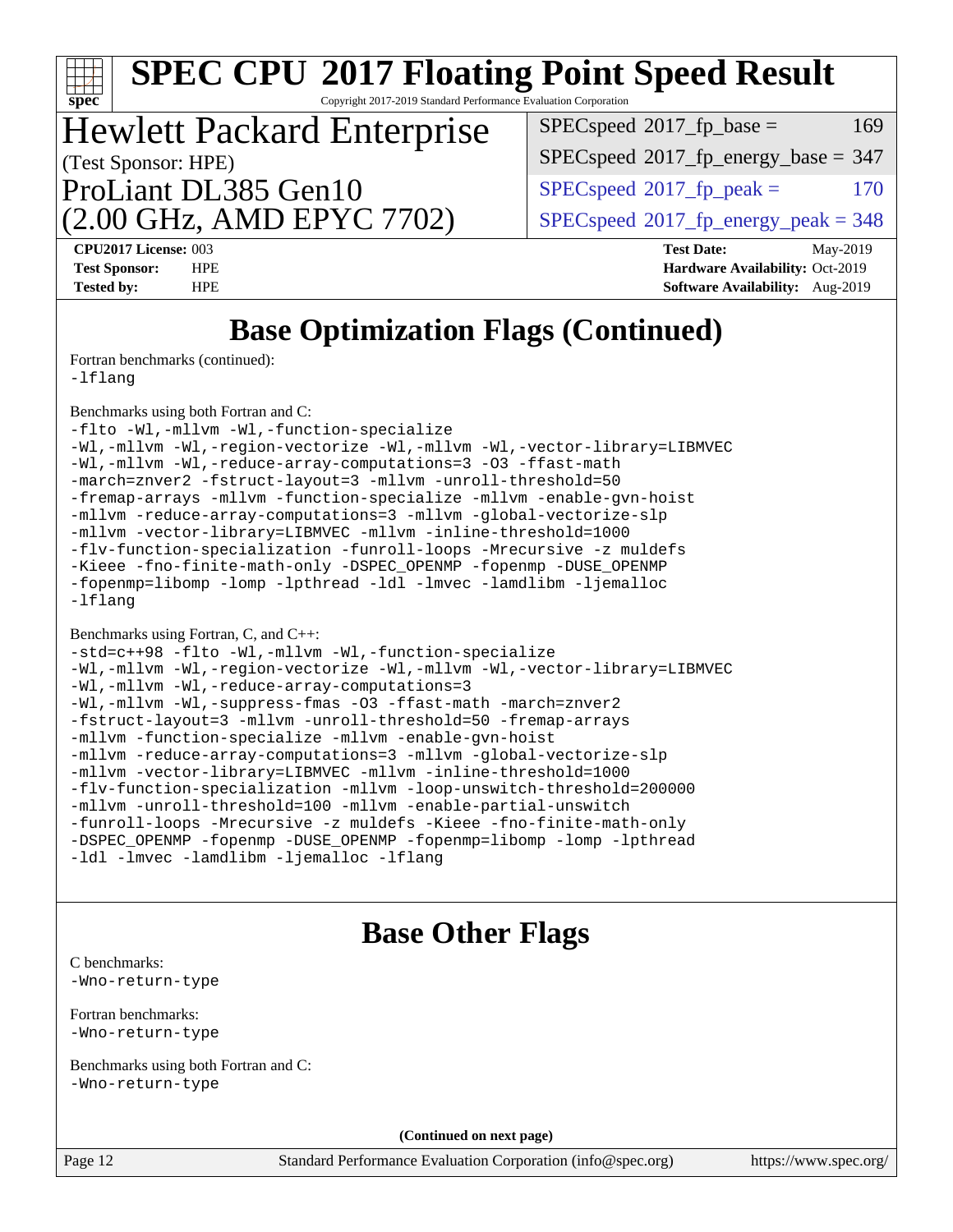### **[spec](http://www.spec.org/) [SPEC CPU](http://www.spec.org/auto/cpu2017/Docs/result-fields.html#SPECCPU2017FloatingPointSpeedResult)[2017 Floating Point Speed Result](http://www.spec.org/auto/cpu2017/Docs/result-fields.html#SPECCPU2017FloatingPointSpeedResult)** Copyright 2017-2019 Standard Performance Evaluation Corporation (Test Sponsor: HPE) Hewlett Packard Enterprise (2.00 GHz, AMD EPYC 7702) ProLiant DL385 Gen10  $SPEC speed<sup>®</sup>2017<sub>__</sub>fp<sub>__</sub>energy<sub>__</sub>peak = 348$  $SPEC speed^{\circ}2017\_fp\_peak =$  170  $SPEC speed$ <sup>®</sup> $2017$ \_fp\_energy\_base = 347  $SPEC speed^{\circ}2017\_fp\_base = 169$ **[CPU2017 License:](http://www.spec.org/auto/cpu2017/Docs/result-fields.html#CPU2017License)** 003 **[Test Date:](http://www.spec.org/auto/cpu2017/Docs/result-fields.html#TestDate)** May-2019 **[Test Sponsor:](http://www.spec.org/auto/cpu2017/Docs/result-fields.html#TestSponsor)** HPE **[Hardware Availability:](http://www.spec.org/auto/cpu2017/Docs/result-fields.html#HardwareAvailability)** Oct-2019 **[Tested by:](http://www.spec.org/auto/cpu2017/Docs/result-fields.html#Testedby)** HPE **[Software Availability:](http://www.spec.org/auto/cpu2017/Docs/result-fields.html#SoftwareAvailability)** Aug-2019 **[Base Other Flags \(Continued\)](http://www.spec.org/auto/cpu2017/Docs/result-fields.html#BaseOtherFlags)** [Benchmarks using Fortran, C, and C++:](http://www.spec.org/auto/cpu2017/Docs/result-fields.html#BenchmarksusingFortranCandCXX) [-Wno-return-type](http://www.spec.org/cpu2017/results/res2019q3/cpu2017-20190903-17795.flags.html#user_CC_CXX_FCbase_F-Waocc-no-return-type) **[Peak Compiler Invocation](http://www.spec.org/auto/cpu2017/Docs/result-fields.html#PeakCompilerInvocation)** [C benchmarks](http://www.spec.org/auto/cpu2017/Docs/result-fields.html#Cbenchmarks): [clang](http://www.spec.org/cpu2017/results/res2019q3/cpu2017-20190903-17795.flags.html#user_CCpeak_clang-c) [Fortran benchmarks](http://www.spec.org/auto/cpu2017/Docs/result-fields.html#Fortranbenchmarks): [flang](http://www.spec.org/cpu2017/results/res2019q3/cpu2017-20190903-17795.flags.html#user_FCpeak_flang) [Benchmarks using both Fortran and C](http://www.spec.org/auto/cpu2017/Docs/result-fields.html#BenchmarksusingbothFortranandC): [flang](http://www.spec.org/cpu2017/results/res2019q3/cpu2017-20190903-17795.flags.html#user_CC_FCpeak_flang) [clang](http://www.spec.org/cpu2017/results/res2019q3/cpu2017-20190903-17795.flags.html#user_CC_FCpeak_clang-c) [Benchmarks using Fortran, C, and C++:](http://www.spec.org/auto/cpu2017/Docs/result-fields.html#BenchmarksusingFortranCandCXX) [clang++](http://www.spec.org/cpu2017/results/res2019q3/cpu2017-20190903-17795.flags.html#user_CC_CXX_FCpeak_clang-cpp) [clang](http://www.spec.org/cpu2017/results/res2019q3/cpu2017-20190903-17795.flags.html#user_CC_CXX_FCpeak_clang-c) [flang](http://www.spec.org/cpu2017/results/res2019q3/cpu2017-20190903-17795.flags.html#user_CC_CXX_FCpeak_flang) **[Peak Portability Flags](http://www.spec.org/auto/cpu2017/Docs/result-fields.html#PeakPortabilityFlags)** Same as Base Portability Flags **[Peak Optimization Flags](http://www.spec.org/auto/cpu2017/Docs/result-fields.html#PeakOptimizationFlags)** [C benchmarks](http://www.spec.org/auto/cpu2017/Docs/result-fields.html#Cbenchmarks):  $619.$ lbm\_s: basepeak = yes  $638.$ imagick\_s: basepeak = yes  $644$ .nab\_s: basepeak = yes [Fortran benchmarks](http://www.spec.org/auto/cpu2017/Docs/result-fields.html#Fortranbenchmarks): 603.bwaves\_s: [-flto](http://www.spec.org/cpu2017/results/res2019q3/cpu2017-20190903-17795.flags.html#user_peakFOPTIMIZELDFLAGS603_bwaves_s_aocc-flto) [-Wl,-mllvm -Wl,-function-specialize](http://www.spec.org/cpu2017/results/res2019q3/cpu2017-20190903-17795.flags.html#user_peakLDFLAGS603_bwaves_s_F-function-specialize_7e7e661e57922243ee67c9a1251cb8910e607325179a0ce7f2884e09a6f5d4a5ef0ae4f37e8a2a11c95fc48e931f06dc2b6016f14b511fcb441e048bef1b065a) [-Wl,-mllvm -Wl,-region-vectorize](http://www.spec.org/cpu2017/results/res2019q3/cpu2017-20190903-17795.flags.html#user_peakLDFLAGS603_bwaves_s_F-region-vectorize_fb6c6b5aa293c88efc6c7c2b52b20755e943585b1fe8658c35afef78727fff56e1a56891413c30e36b8e2a6f9a71126986319243e80eb6110b78b288f533c52b) [-Wl,-mllvm -Wl,-vector-library=LIBMVEC](http://www.spec.org/cpu2017/results/res2019q3/cpu2017-20190903-17795.flags.html#user_peakLDFLAGS603_bwaves_s_F-use-vector-library_0a14b27fae317f283640384a31f7bfcc2bd4c1d0b5cfc618a3a430800c9b20217b00f61303eff223a3251b4f06ffbc9739dc5296db9d1fbb9ad24a3939d86d66) [-Wl,-mllvm -Wl,-reduce-array-computations=3](http://www.spec.org/cpu2017/results/res2019q3/cpu2017-20190903-17795.flags.html#user_peakLDFLAGS603_bwaves_s_F-reduce-array-computations_b882aefe7a5dda4e33149f6299762b9a720dace3e498e13756f4c04e5a19edf5315c1f3993de2e61ec41e8c206231f84e05da7040e1bb5d69ba27d10a12507e4) [-O3](http://www.spec.org/cpu2017/results/res2019q3/cpu2017-20190903-17795.flags.html#user_peakFOPTIMIZE603_bwaves_s_F-O3)

**(Continued on next page)**

Page 13 Standard Performance Evaluation Corporation [\(info@spec.org\)](mailto:info@spec.org) <https://www.spec.org/>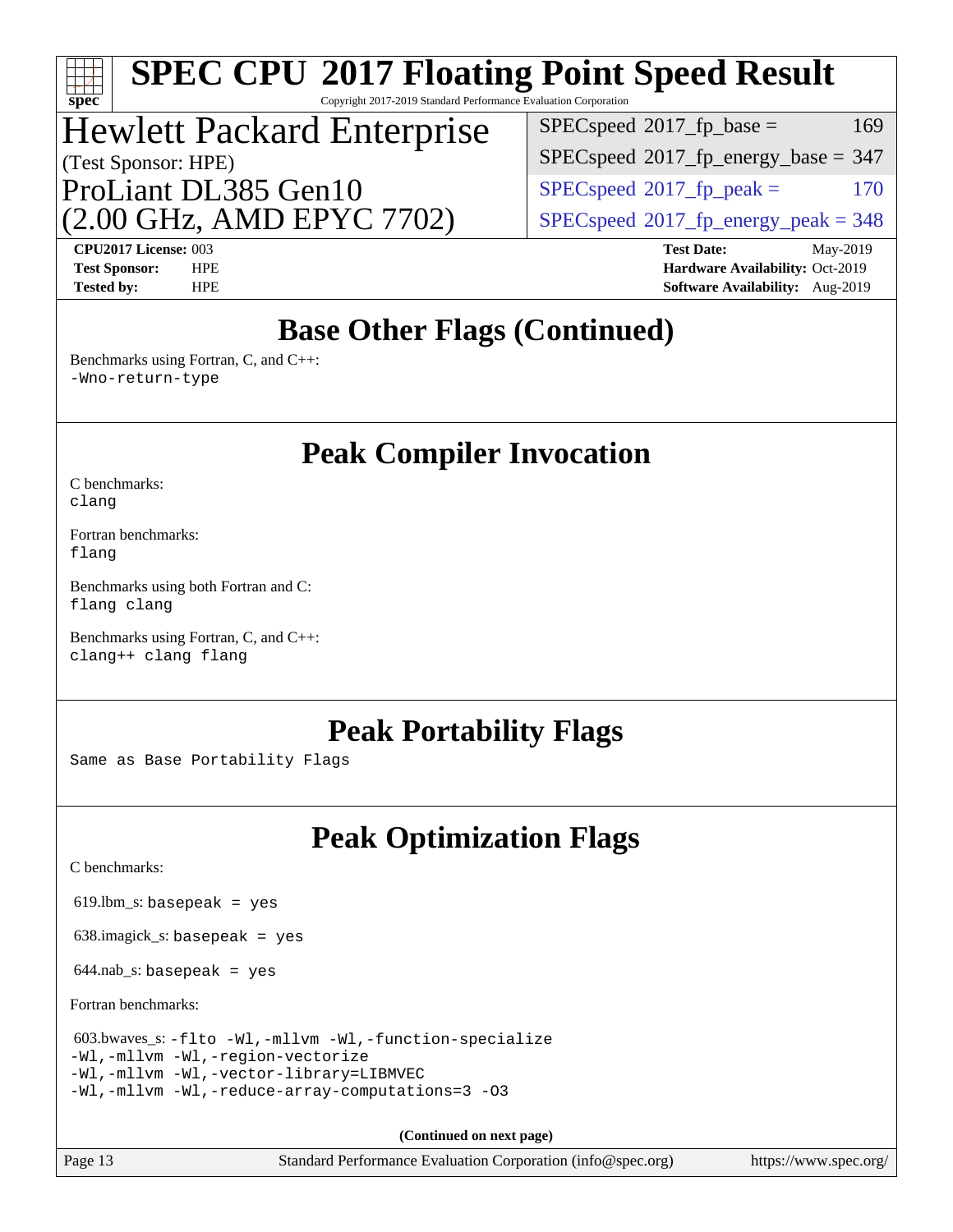| <b>SPEC CPU®2017 Floating Point Speed Result</b><br>Spec<br>Copyright 2017-2019 Standard Performance Evaluation Corporation                                                                                                                                                                                                                                                                                                                                                                                                                                                                                                                                                                                                                                                                                                                                                                                                                                                                                                                                                                                                                                                                                                                                                                                                                                                                                                                                                                                                                                                                                                                                                               |                                                    |  |  |  |  |  |
|-------------------------------------------------------------------------------------------------------------------------------------------------------------------------------------------------------------------------------------------------------------------------------------------------------------------------------------------------------------------------------------------------------------------------------------------------------------------------------------------------------------------------------------------------------------------------------------------------------------------------------------------------------------------------------------------------------------------------------------------------------------------------------------------------------------------------------------------------------------------------------------------------------------------------------------------------------------------------------------------------------------------------------------------------------------------------------------------------------------------------------------------------------------------------------------------------------------------------------------------------------------------------------------------------------------------------------------------------------------------------------------------------------------------------------------------------------------------------------------------------------------------------------------------------------------------------------------------------------------------------------------------------------------------------------------------|----------------------------------------------------|--|--|--|--|--|
|                                                                                                                                                                                                                                                                                                                                                                                                                                                                                                                                                                                                                                                                                                                                                                                                                                                                                                                                                                                                                                                                                                                                                                                                                                                                                                                                                                                                                                                                                                                                                                                                                                                                                           | $SPEC speed^{\circ}2017$ fp base =<br>169          |  |  |  |  |  |
| <b>Hewlett Packard Enterprise</b>                                                                                                                                                                                                                                                                                                                                                                                                                                                                                                                                                                                                                                                                                                                                                                                                                                                                                                                                                                                                                                                                                                                                                                                                                                                                                                                                                                                                                                                                                                                                                                                                                                                         | $SPEC speed^{\circ}2017\_fp\_energy\_base = 347$   |  |  |  |  |  |
| (Test Sponsor: HPE)<br>ProLiant DL385 Gen10                                                                                                                                                                                                                                                                                                                                                                                                                                                                                                                                                                                                                                                                                                                                                                                                                                                                                                                                                                                                                                                                                                                                                                                                                                                                                                                                                                                                                                                                                                                                                                                                                                               | $SPEC speed$ <sup>®</sup> $2017$ _fp_peak =<br>170 |  |  |  |  |  |
| (2.00 GHz, AMD EPYC 7702)                                                                                                                                                                                                                                                                                                                                                                                                                                                                                                                                                                                                                                                                                                                                                                                                                                                                                                                                                                                                                                                                                                                                                                                                                                                                                                                                                                                                                                                                                                                                                                                                                                                                 | $SPEC speed^{\circ}2017\_fp\_energy\_peak = 348$   |  |  |  |  |  |
| CPU2017 License: 003                                                                                                                                                                                                                                                                                                                                                                                                                                                                                                                                                                                                                                                                                                                                                                                                                                                                                                                                                                                                                                                                                                                                                                                                                                                                                                                                                                                                                                                                                                                                                                                                                                                                      | <b>Test Date:</b><br>May-2019                      |  |  |  |  |  |
| <b>Test Sponsor:</b><br><b>HPE</b>                                                                                                                                                                                                                                                                                                                                                                                                                                                                                                                                                                                                                                                                                                                                                                                                                                                                                                                                                                                                                                                                                                                                                                                                                                                                                                                                                                                                                                                                                                                                                                                                                                                        | <b>Hardware Availability: Oct-2019</b>             |  |  |  |  |  |
| <b>Tested by:</b><br><b>HPE</b>                                                                                                                                                                                                                                                                                                                                                                                                                                                                                                                                                                                                                                                                                                                                                                                                                                                                                                                                                                                                                                                                                                                                                                                                                                                                                                                                                                                                                                                                                                                                                                                                                                                           | Software Availability: Aug-2019                    |  |  |  |  |  |
| <b>Peak Optimization Flags (Continued)</b><br>603.bwaves_s (continued):<br>-march=znver2 -funroll-loops -Mrecursive<br>-mllvm -vector-library=LIBMVEC -Kieee<br>-fno-finite-math-only -DSPEC_OPENMP -fopenmp -DUSE_OPENMP<br>-fopenmp=libomp -lomp -lpthread -ldl -lmvec -lamdlibm<br>-ljemalloc -lflang<br>$649$ .fotonik $3d$ <sub>-</sub> s: basepeak = yes<br>$654$ .roms_s: basepeak = yes<br>Benchmarks using both Fortran and C:<br>621.wrf_s: -flto -Wl,-mllvm -Wl,-function-specialize<br>-Wl,-mllvm -Wl,-region-vectorize<br>-Wl,-mllvm -Wl,-vector-library=LIBMVEC<br>-Wl,-mllvm -Wl,-reduce-array-computations=3 -Ofast<br>-march=znver2 -mno-sse4a -fstruct-layout=5<br>-mllvm -vectorize-memory-aggressively<br>-mllvm -function-specialize -mllvm -enable-gvn-hoist<br>-mllvm -unroll-threshold=50 -fremap-arrays<br>-mllvm -vector-library=LIBMVEC<br>-mllvm -reduce-array-computations=3<br>-mllvm -global-vectorize-slp -mllvm -inline-threshold=1000<br>-flv-function-specialization -03 -funroll-loops<br>-Mrecursive -Kieee -fno-finite-math-only -DSPEC_OPENMP<br>-fopenmp -DUSE_OPENMP -fopenmp=libomp -lomp -lpthread<br>-1d1 -1mvec -1amdlibm -1jemalloc -1flang<br>$627.cam4_s$ : basepeak = yes<br>$628.pop2_s: Same as 621.wrf_s$<br>Benchmarks using Fortran, C, and C++:<br>-std=c++98 -flto -Wl,-mllvm -Wl,-function-specialize<br>-Wl,-mllvm -Wl,-region-vectorize -Wl,-mllvm -Wl,-vector-library=LIBMVEC<br>-Wl,-mllvm -Wl,-reduce-array-computations=3 -Ofast -march=znver2<br>-mno-sse4a -fstruct-layout=5 -mllvm -vectorize-memory-aggressively<br>-mllvm -function-specialize -mllvm -enable-gvn-hoist<br>-mllvm -unroll-threshold=50 -fremap-arrays |                                                    |  |  |  |  |  |
| -mllvm -enable-partial-unswitch -mllvm -loop-unswitch-threshold=200000                                                                                                                                                                                                                                                                                                                                                                                                                                                                                                                                                                                                                                                                                                                                                                                                                                                                                                                                                                                                                                                                                                                                                                                                                                                                                                                                                                                                                                                                                                                                                                                                                    |                                                    |  |  |  |  |  |
| (Continued on next page)<br>Page 14<br>Standard Performance Evaluation Corporation (info@spec.org)                                                                                                                                                                                                                                                                                                                                                                                                                                                                                                                                                                                                                                                                                                                                                                                                                                                                                                                                                                                                                                                                                                                                                                                                                                                                                                                                                                                                                                                                                                                                                                                        | https://www.spec.org/                              |  |  |  |  |  |